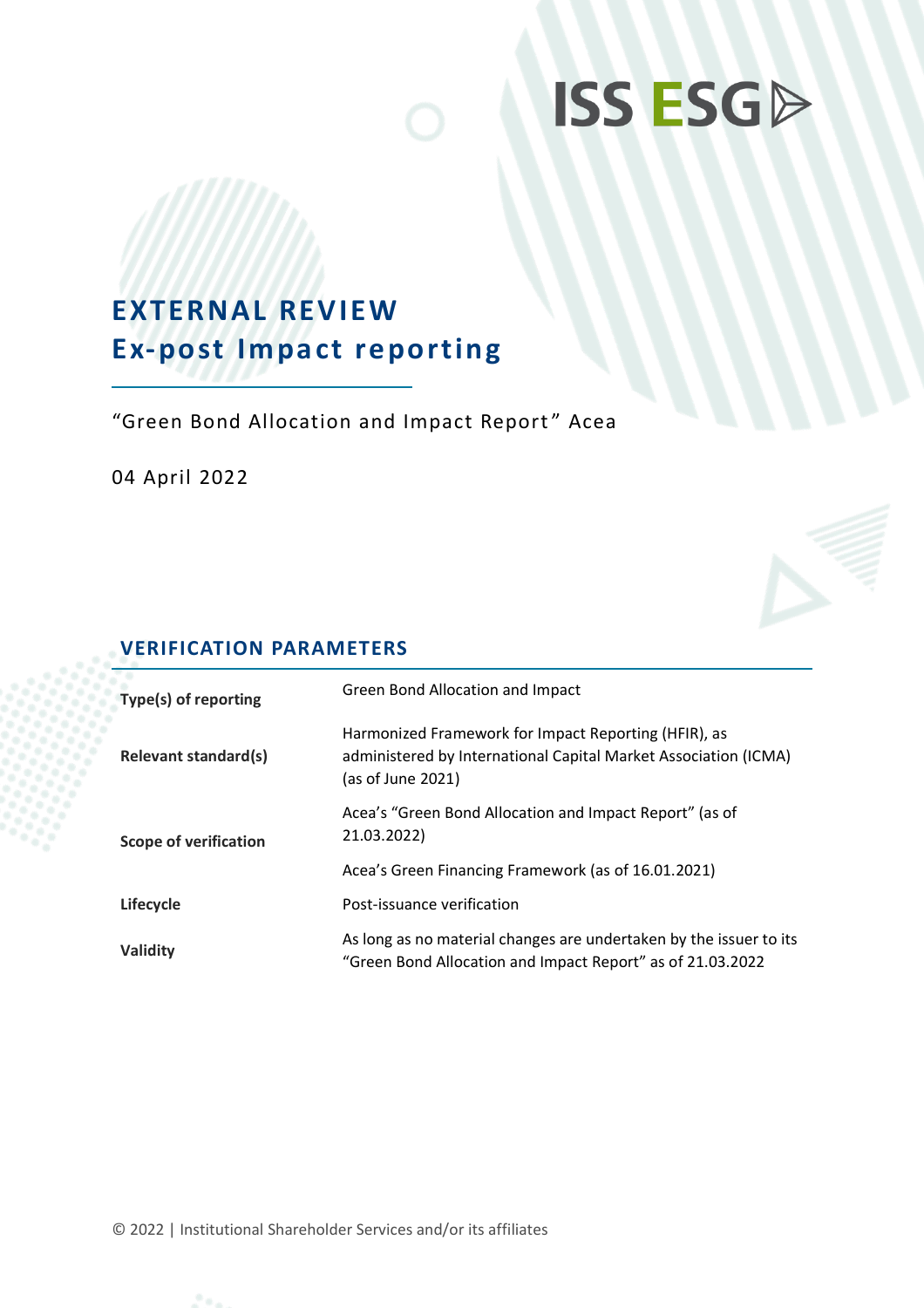## **ISS ESG**

## **CONTENTS**

| PART I: ALIGNMENT WITH COMMITMENTS SET FORTH IN THE GREEN FINANCING FRAMEWORK5    |  |
|-----------------------------------------------------------------------------------|--|
| PART II: ASSESSMENT AGAINST THE ICMA HARMONIZED FRAMEWORK FOR IMPACT REPORTING    |  |
| PART III: DISCLOSURE OF PROCEEDS ALLOCATION REPORTING AND SOUNDNESS OF THE IMPACT |  |
|                                                                                   |  |
|                                                                                   |  |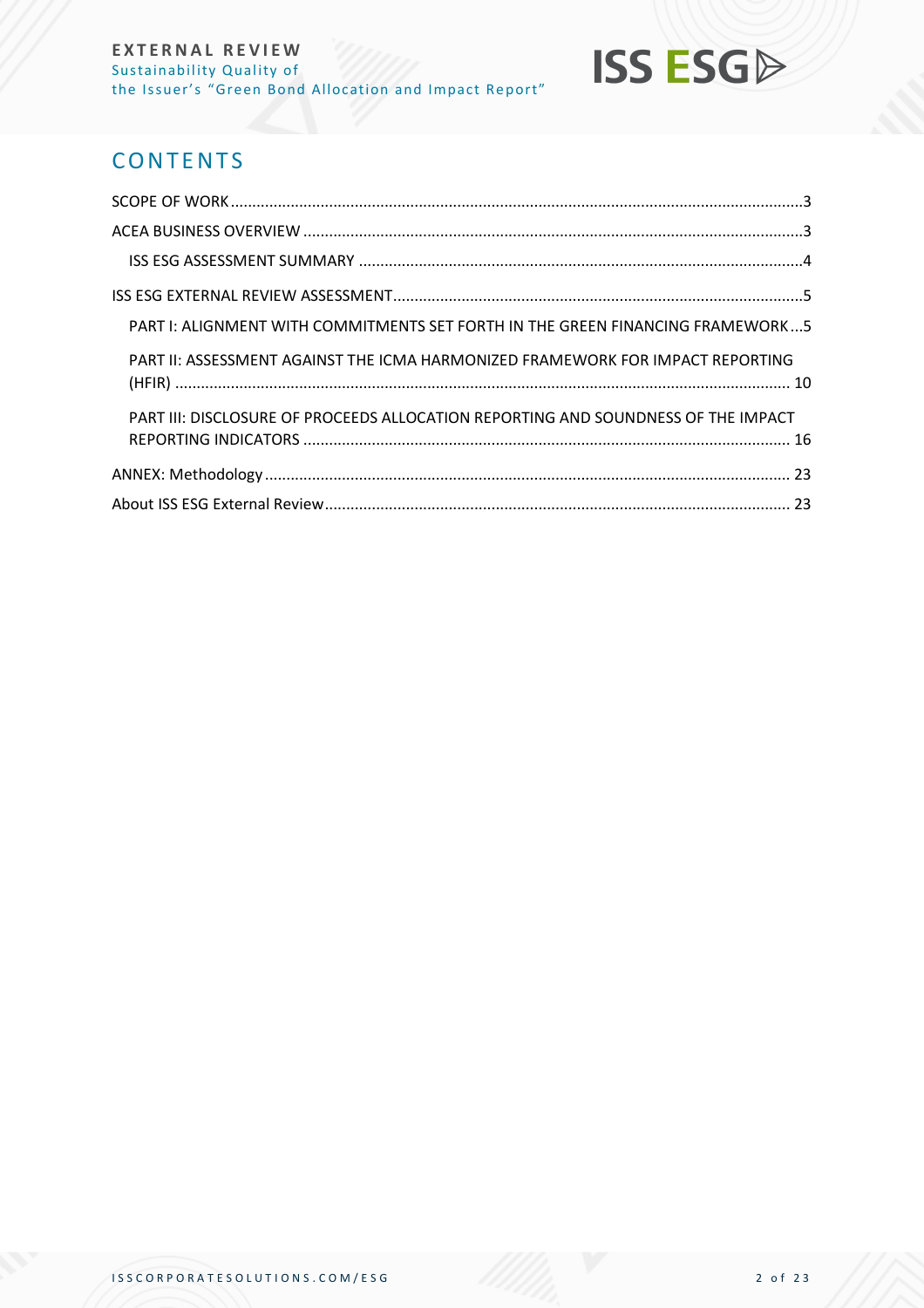## **ISS ESG**

## <span id="page-2-0"></span>SCOPE OF WORK

Acea S.p.A. (''Acea'' or ''the issuer'') commissioned ISS ESG to provide an External Review on its "Green Bond Allocation and Impact Report" by assessing:

- 1. The alignment of the Acea's "Green Bond Allocation and Impact Report" with the commitments set forth in Acea Green Financing Framework (16.01.2021 version) assessed against the International Capital Market Association's (ICMA) Green Bond Principles (GBP) applicable at date of publication of the Framework.
- 2. Acea's "Green Bond Allocation and Impact Report" benchmarked against Harmonized Framework for Impact Reporting (HFIR), as administered by International Capital Market Association (ICMA) updated as of 06.2021.
- 3. Description of proceeds allocation and of the soundness of reporting indicators whether the metrics align with best market practices and are relevant to the Green Bonds issued.

## <span id="page-2-1"></span>ACEA BUSINESS OVERVIEW

Acea is an Italian multi-utility company. Founded in 1909, it is active in the areas of integrated water management, electricity production, distribution and sales and value-added environmental services. The company's main activities are in Central Italy, but it also active in other Italian regions and in Latin America.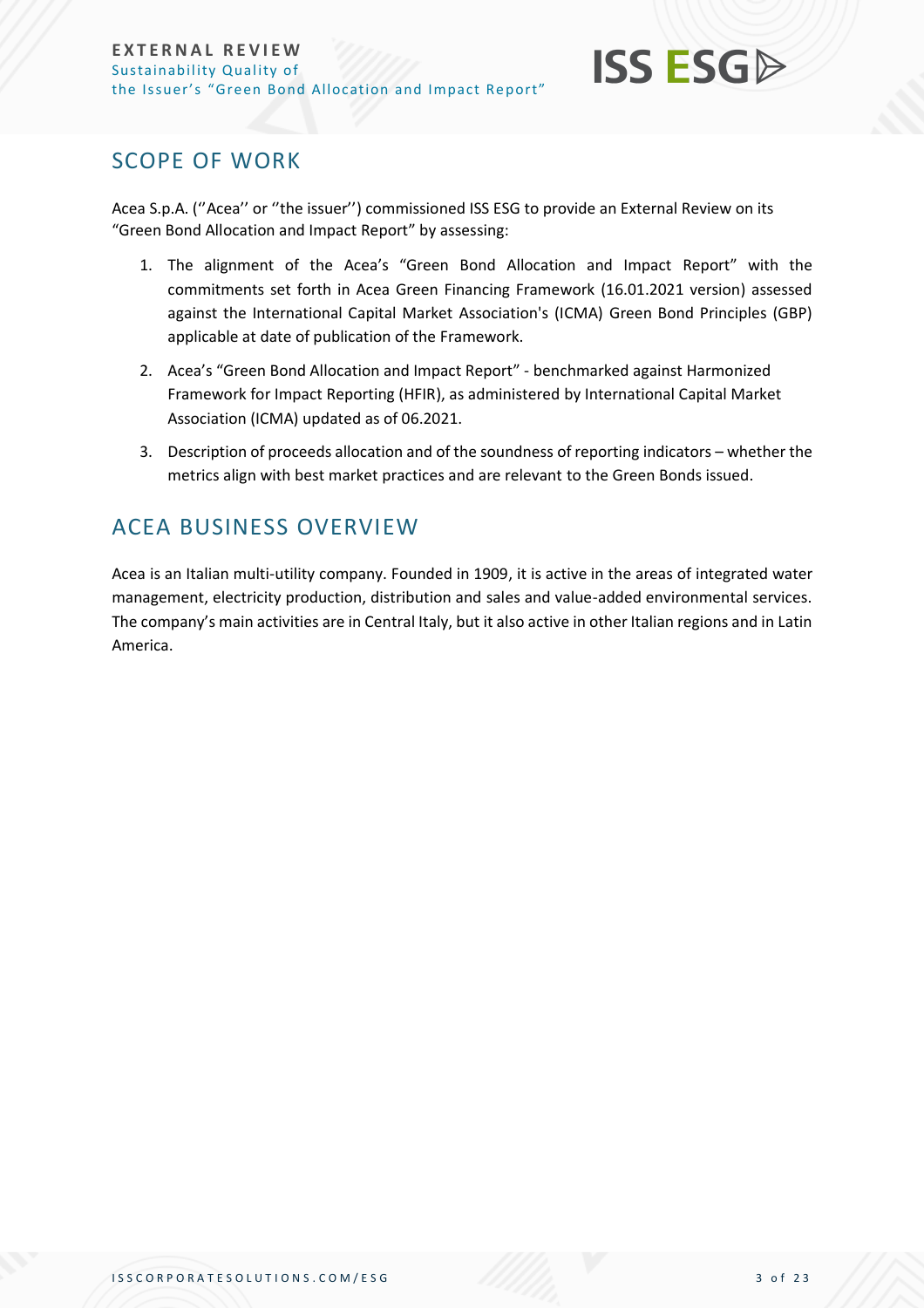

#### <span id="page-3-0"></span>ISS ESG ASSESSMENT SUMMARY

| <b>REVIEW SECTION</b>                                                                                                                | <b>SUMMARY</b>                                                                                                                                                                                                                                                                                                                                                                                                                                                                                                                                     | <b>EVALUATION</b> |
|--------------------------------------------------------------------------------------------------------------------------------------|----------------------------------------------------------------------------------------------------------------------------------------------------------------------------------------------------------------------------------------------------------------------------------------------------------------------------------------------------------------------------------------------------------------------------------------------------------------------------------------------------------------------------------------------------|-------------------|
| Part 1<br><b>Alignment with</b><br>the Issuer's<br>commitments set<br>forth in the<br><b>Framework</b>                               | ISS ESG finds that Acea's "Green Bond Allocation and Impact<br>Report" meets the issuer's own commitments set forth in the<br>Green Financing Framework. The underlying issuance(s)<br>aligns with key requirements defined by the Green Bond<br>Principles <sup>1</sup> .                                                                                                                                                                                                                                                                         | <b>Aligned</b>    |
| Part 2:<br><b>Alignment with</b><br>the Harmonized<br><b>Framework for</b><br><b>Impact Reporting</b><br>(HFIR)                      | ISS ESG finds that the "Green Bond Allocation and Impact<br>Report" is in line with ICMA's Harmonized Framework for<br>Impact Reporting (HFIR), updated as of June 2021, as<br>administered by International Capital Market Association<br>(ICMA). The Issuer follows core principles and where<br>applicable key recommendations.<br>Acea has reported on an annual basis. The company has<br>defined an extensive list of impact indicators covering all<br>financed projects. Allocated proceeds are reported on a<br>project-by-project basis. | <b>Aligned</b>    |
| Part 3:<br>Disclosure of<br>proceeds<br>allocation and<br>evaluation of the<br>soundness of<br><b>Reporting</b><br><b>Indicators</b> | ISS ESG finds that the allocation of the bond's proceeds has<br>been disclosed, with a detailed breakdown across different<br>eligible projects as proposed in the Framework <sup>2</sup> .<br>The reporting indicators align with the The Reporting<br>Indicators are relevant and align with the reporting criteria<br>set forth in the Issuer's Framework.<br>Data sourcing, methodologies of quantitative assessment,<br>the baseline selection and granularity reflect best market<br>practices.                                              | <b>Positive</b>   |

<sup>&</sup>lt;sup>1</sup> The Framework was assessed by ISS ESG as aligned with the Green Bond Principles as of 16.01.2021.

<sup>&</sup>lt;sup>2</sup> ISS ESG bases its assessments wholly on the information provided in the allocation reporting and has not conducted any verification of the legitimacy of the details reported.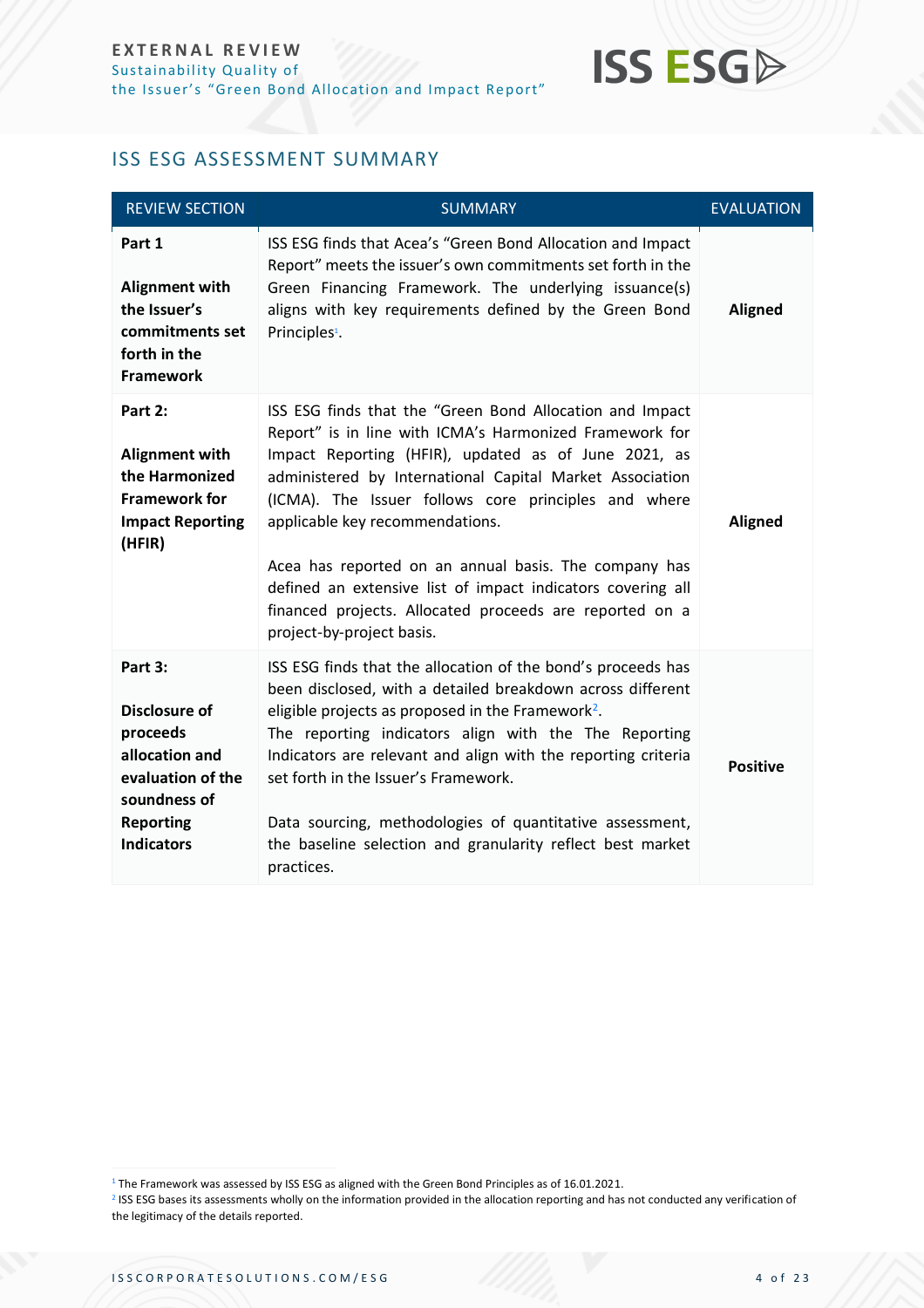

## <span id="page-4-0"></span>ISS ESG EXTERNAL REVIEW ASSESSMENT

### <span id="page-4-1"></span>**PART I: ALIGNMENT WITH COMMITMENTS SET FORTH IN THE GREEN FINANCING FRAMEWORK<sup>3</sup>**

The following table presents ISS ESG's assessment of the "Green Bond Allocation and Impact Report" against the commitments set forth in Acea's Framework, which are based on the core requirements of the Green Bond Principles as well as best market practices.

| <b>CORE GBP/SBP</b><br><b>REQUIREMENT OR</b><br><b>BEST MARKET</b><br><b>STANDARD</b> | <b>ACEA'S GREEN FINANCING</b><br><b>FRAMEWORK</b>                                                                                                                                                                                                                                                                                                                                                                                                                                                   | <b>ACEA'S "GREEN BOND</b><br><b>ALLOCATION AND IMPACT</b><br><b>REPORT"</b>                                                                                                                                                                                                                                                                                                                                                                                                                                                                                                                                    | <b>ALIGNMENT</b><br><b>WITH</b><br><b>COMMITMENT</b> |
|---------------------------------------------------------------------------------------|-----------------------------------------------------------------------------------------------------------------------------------------------------------------------------------------------------------------------------------------------------------------------------------------------------------------------------------------------------------------------------------------------------------------------------------------------------------------------------------------------------|----------------------------------------------------------------------------------------------------------------------------------------------------------------------------------------------------------------------------------------------------------------------------------------------------------------------------------------------------------------------------------------------------------------------------------------------------------------------------------------------------------------------------------------------------------------------------------------------------------------|------------------------------------------------------|
| 1. Use of Proceeds                                                                    |                                                                                                                                                                                                                                                                                                                                                                                                                                                                                                     |                                                                                                                                                                                                                                                                                                                                                                                                                                                                                                                                                                                                                |                                                      |
| 1.1. Alignment with<br>project<br>categories<br>defined by the<br>GBP                 | The net proceeds will<br>be<br>exclusively allocated to finance<br>or re-finance projects in the<br>following categories:<br>Water<br>resource<br>protection<br>Resiliency<br>of<br>$\bullet$<br>electricity distribution<br>infrastructure<br>Clean transportation<br>and infrastructure for<br>low carbon transport<br>Smart meters<br>$\bullet$<br>Wastewater<br>$\bullet$<br>treatment<br>Anaerobic digestion of<br>and/or<br>bio-waste<br>sewage sludge<br>Waste treatment<br>Renewable energy | In accordance with the eligibility<br>established<br>in<br>criteria<br>the<br>Framework, the proceeds have<br>been used to finance or re-finance<br>projects<br>in<br>the<br>following<br>categories:<br>Water<br>resource<br>protection<br>Resilience of electricity<br>$\bullet$<br>distribution<br>infrastructure<br>Clean transportation and<br>٠<br>infrastructure for low<br>carbon transport<br>Smart meters<br>$\bullet$<br>Wastewater treatment<br>$\bullet$<br>Anaerobic digestion of<br>$\bullet$<br>bio-waste<br>and/or<br>sewage sludge<br>Waste management<br>٠<br>Renewable energy<br>$\bullet$ |                                                      |
| 1.2. Sustainability<br>objectives<br>related to<br>project<br>categories              | Environmental objectives and<br>benefits are defined for each<br>project category in Acea's<br>Framework.                                                                                                                                                                                                                                                                                                                                                                                           | A detailed description of core<br>environmental impacts for each<br>target area is available in the<br>report.                                                                                                                                                                                                                                                                                                                                                                                                                                                                                                 |                                                      |

<sup>3</sup> ISS ESG assessed the Acea Green Financing Framework as aligned with the GBP (06.2018 version) as of 16.01.2021.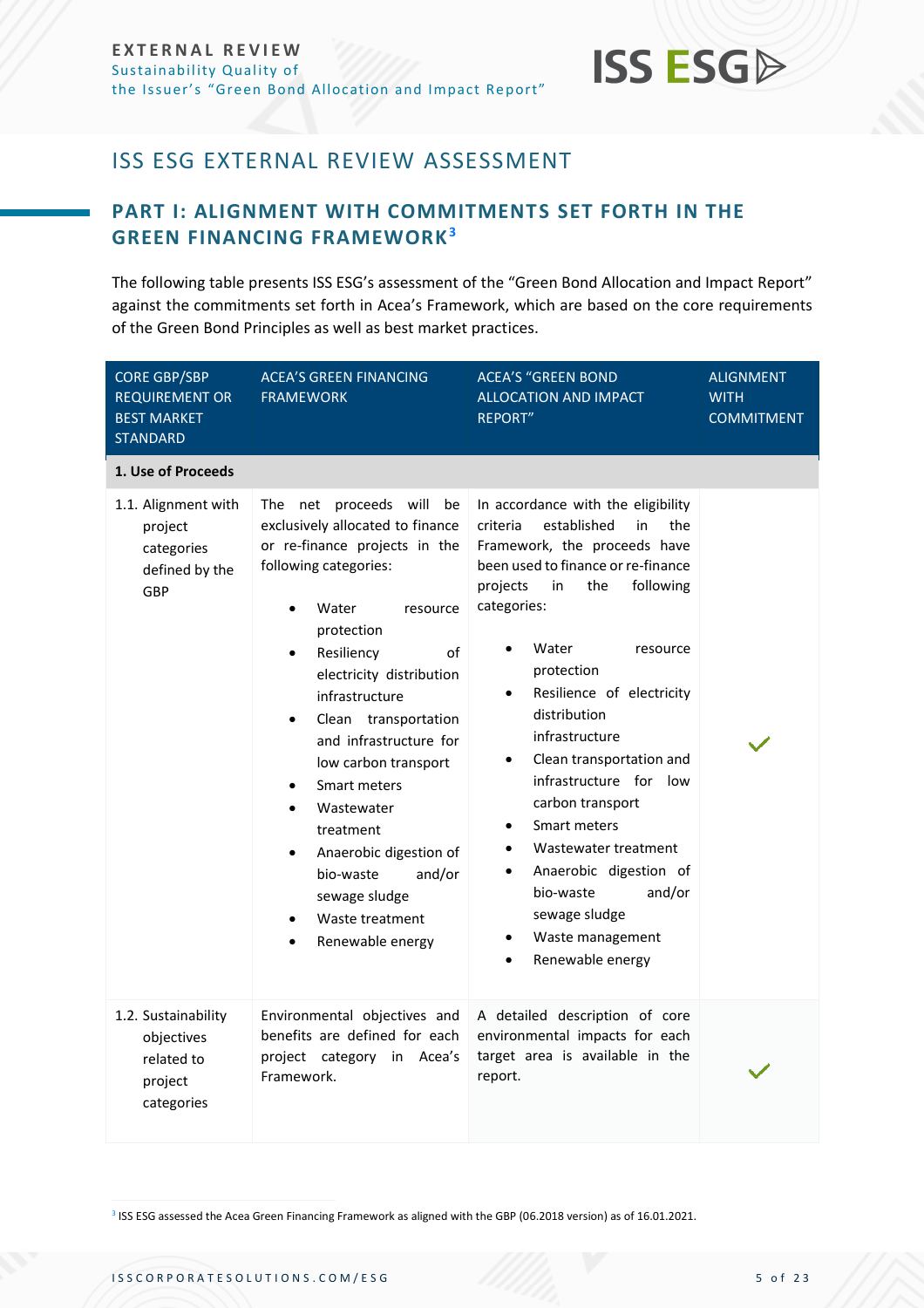

| 1.3. Refinancing/<br>Financing                                                                 | An amount equal to the net<br>proceeds of the Bonds will be<br>exclusively allocated to finance<br>or re-finance, in whole or in<br>part, new and/or existing<br>loans/projects.<br>"Eligible Green Projects include<br>refinancing and new financings<br>of<br>expenditures,<br>capital<br>selected<br>operating<br>expenditures<br>such<br>as<br>maintenance costs related to<br>and,<br>where<br>green<br>assets<br>applicable,<br>research<br>and<br>development expenditures." | As of 31.12.2020, 54,6% of the<br>overall net proceeds, equivalent<br>to allocated Euro 485,14 million,<br>has been allocated to re-finance<br>existing<br>loans/projects.<br>The<br>Group expects to allocate the<br>remaining 45,4% of the overall<br>net proceeds by 2023. |  |
|------------------------------------------------------------------------------------------------|-------------------------------------------------------------------------------------------------------------------------------------------------------------------------------------------------------------------------------------------------------------------------------------------------------------------------------------------------------------------------------------------------------------------------------------------------------------------------------------|-------------------------------------------------------------------------------------------------------------------------------------------------------------------------------------------------------------------------------------------------------------------------------|--|
| 1.4. Exclusion of<br>harmful project<br>categories                                             | Acea will not allocate proceeds<br>received from the issuance of<br>Green Bonds to recipients<br>either directly finance and/or<br>refinance any projects related<br>to fossils fuel activities and any<br>energy production facilities<br>with an energy intensity above<br>100gCO2e/kWh.                                                                                                                                                                                          | The proceeds have been not<br>allocated in any of the excluded<br>categories listed.                                                                                                                                                                                          |  |
|                                                                                                | 2. Process for project evaluation and selection                                                                                                                                                                                                                                                                                                                                                                                                                                     |                                                                                                                                                                                                                                                                               |  |
| 2.1 Defined and<br>transparent<br>criteria for<br>eligible Green<br>categories                 | Acea's Green Finance Working<br>Group is chaired by the CFO and<br>is composed by members of the<br>Finance, Planning & Control<br>and Sustainability Planning &<br>Reporting departments. Acea's<br>Green Finance Working Group<br>will be in charge of monitoring<br>the selection and allocation<br>process as per the eligibility<br>criteria defined.                                                                                                                          | According to the Green Bond<br>Allocation and Impact Report, the<br>Eligible Green Projects were<br>designated by the Green Finance<br>Working Group (GFWG).                                                                                                                  |  |
| 2.2 Summary<br>criteria for<br>project<br>evaluation and<br>selection<br>publicly<br>available | The eligibility criteria are made<br>publicly available.                                                                                                                                                                                                                                                                                                                                                                                                                            | The eligibility criteria are made<br>publicly available.                                                                                                                                                                                                                      |  |
| 2.3 Documented<br>process to<br>determine                                                      | financed<br>Projects<br>and/or<br>refinanced through the Green<br>Bonds issued under Green                                                                                                                                                                                                                                                                                                                                                                                          | financed<br>and/or<br>Projects<br>refinanced through the<br>Green<br><b>Bonds</b><br>issued<br>under<br>Green                                                                                                                                                                 |  |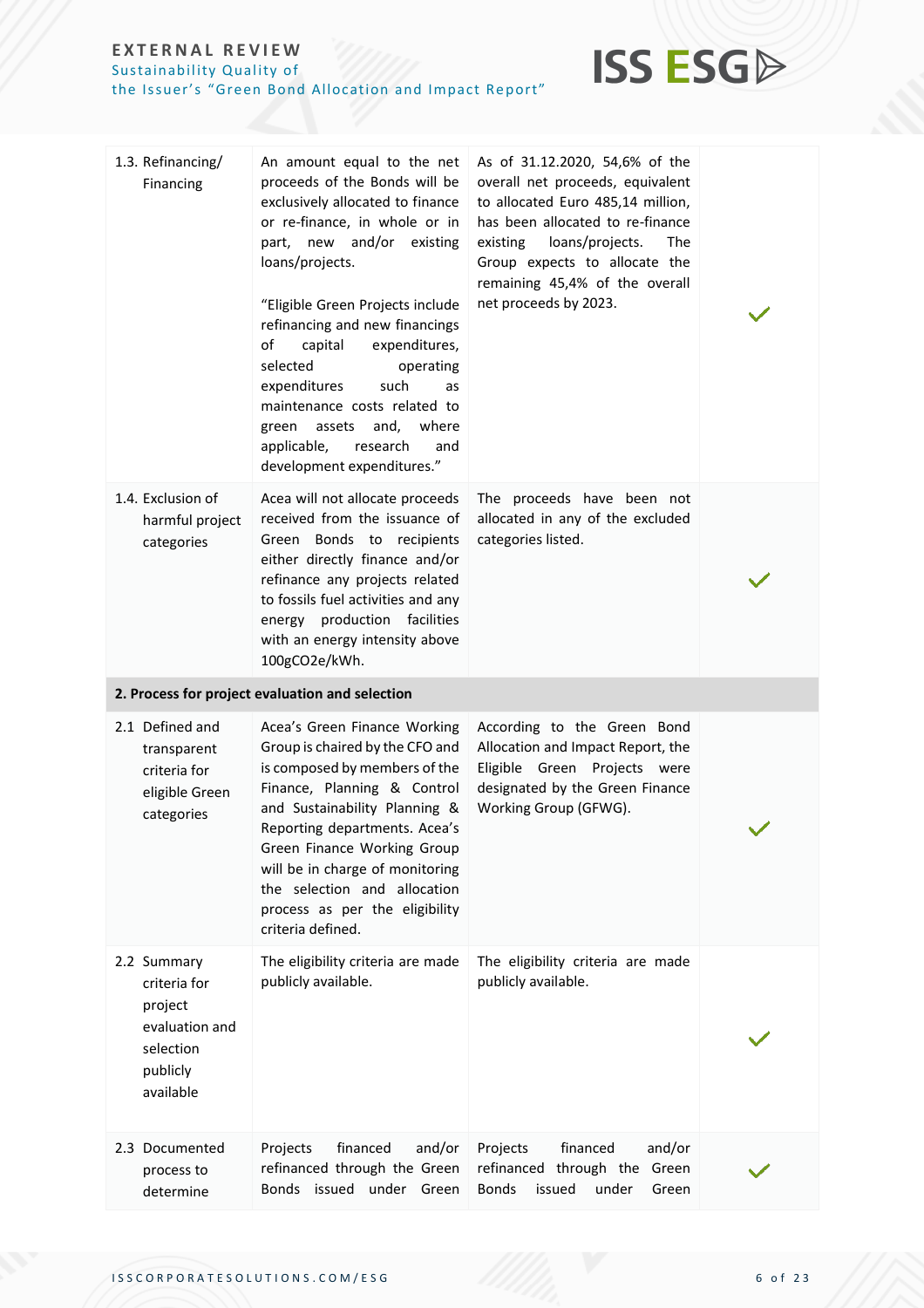## **ISS ESG**

| whether<br>projects fit<br>within defined<br>categories                          | Financing<br>Framework<br>are<br>evaluated and selected based<br>compliance<br>with<br>the<br>on<br>Eligibility Criteria set in "Use of<br>Proceeds" section.<br>the case of operating<br>In.<br>expenditures, Acea includes a<br>look-back period of up to 3<br>calendar years prior to the<br>issuance of Green Bonds. | Financing<br>Framework<br>were<br>evaluated and selected based on<br>compliance with the Eligibility<br>Criteria.                                                                                                                                                                                                                                                                                                                                                                                                                                          |  |
|----------------------------------------------------------------------------------|--------------------------------------------------------------------------------------------------------------------------------------------------------------------------------------------------------------------------------------------------------------------------------------------------------------------------|------------------------------------------------------------------------------------------------------------------------------------------------------------------------------------------------------------------------------------------------------------------------------------------------------------------------------------------------------------------------------------------------------------------------------------------------------------------------------------------------------------------------------------------------------------|--|
| 2.4 Documented<br>process to<br>identify and<br>manage<br>potential ESG<br>risks | All potential Eligible Green<br>Projects comply with local laws<br>and regulations, including any<br>applicable<br>regulatory<br>environmental<br>requirements,<br>as well as Acea's internal<br>standards for managing ethical<br>and governance risks.                                                                 | financed<br>Projects<br>and/or<br>refinanced through the Green<br><b>Bonds</b><br>issued<br>under<br>Green<br>Financing<br>Framework<br>were<br>evaluated and selected based on<br>compliance with the Eligibility<br>Criteria. If<br>the<br>Sustainability<br>that<br>department<br>deems<br>an<br>eligible project becomes subject<br>to a major ESG controversy, the<br>GFWG will analyse it and may<br>decide to exclude and replace<br>such Eligible Green Project. All<br>projects comply with regulatory<br>requirements according to the<br>issuer |  |
| 2.5 Information on<br>responsibilities<br>and<br>accountability                  | <b>The</b><br>potential<br>Eligible<br>Green/Social Projects will be<br>designated by the GFWG.                                                                                                                                                                                                                          | The Eligible Green Projects were<br>designated by the GFWG.                                                                                                                                                                                                                                                                                                                                                                                                                                                                                                |  |
| 2.6 Stakeholder<br>involved in the<br>process                                    | The potential Eligible Green<br>Projects will be designated by<br>the GFWG.                                                                                                                                                                                                                                              | Various stakeholders are involved<br>throughout the process.                                                                                                                                                                                                                                                                                                                                                                                                                                                                                               |  |
| 3. Management of Proceeds                                                        |                                                                                                                                                                                                                                                                                                                          |                                                                                                                                                                                                                                                                                                                                                                                                                                                                                                                                                            |  |
| 3.1 Green Bond<br>proceeds<br>tracked in an<br>appropriate<br>manner             | Acea will manage the net<br>proceeds of the Green Bonds<br>on a portfolio basis. Within two<br>years of each Green Bond<br>issuance, Acea aims to allocate<br>an amount equivalent to the                                                                                                                                | Acea has allocated 485,14 million<br>of the 888,2 million raised in two<br>issuances. The<br>allocation<br>is<br>monitored through Enterprise<br>Resource Planning tools.                                                                                                                                                                                                                                                                                                                                                                                  |  |

net proceeds of these instruments towards its Eligible Green Projects, as defined in the "Use of Proceeds" section.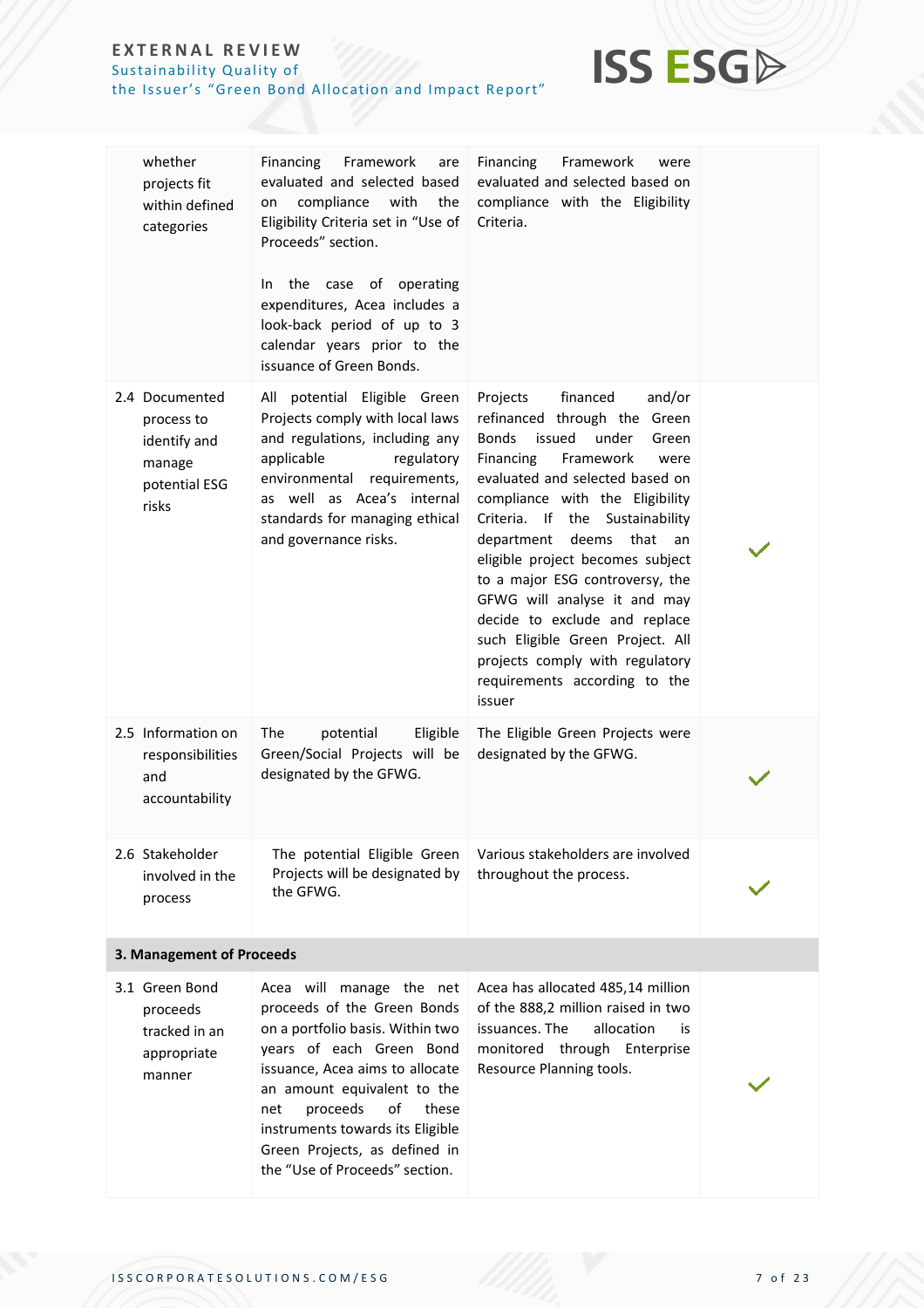

| 3.2 Disclosure of<br>intended types<br>of temporary<br>investment<br>instruments for<br>unallocated<br>proceeds | Pending the full allocation of<br>the net proceeds of the Green<br>Bonds to the portfolio of<br>Eligible Green Projects, Acea<br>will manage the unallocated<br>proceeds in line with the Acea's<br>investment guidelines in cash,<br>deposits and money market<br>instruments<br>or<br>Socially<br>Responsible Investments Acea<br>intends to allocate the full<br>amount of proceeds within the<br>next 24 months following the<br>issuance of the Green Bonds. | All the unallocated proceeds at 31<br>December<br>2021<br>have<br>been<br>temporarily invested into cash<br>and short-term time deposits.                                                                                                                                                                                    |  |
|-----------------------------------------------------------------------------------------------------------------|-------------------------------------------------------------------------------------------------------------------------------------------------------------------------------------------------------------------------------------------------------------------------------------------------------------------------------------------------------------------------------------------------------------------------------------------------------------------|------------------------------------------------------------------------------------------------------------------------------------------------------------------------------------------------------------------------------------------------------------------------------------------------------------------------------|--|
| 4. Reporting                                                                                                    |                                                                                                                                                                                                                                                                                                                                                                                                                                                                   |                                                                                                                                                                                                                                                                                                                              |  |
| 4.1 Formalisation<br>of monitoring<br>and reporting<br>processes                                                | Acea will report annually, until<br>allocation of the<br>full<br>net<br>proceeds, on the allocation of<br>its net proceeds of issued Green<br>Bonds to its portfolio of Eligible<br>Green Project.                                                                                                                                                                                                                                                                | has<br>reported<br>the<br>Acea<br>on<br>allocation of its net proceeds on<br>an annual basis.                                                                                                                                                                                                                                |  |
| 4.2 Use of<br>Proceeds<br>reporting                                                                             | allocation<br>The<br>report<br>will<br>include details on:<br>the amount of net<br>allocated<br>proceeds<br>Eligible<br>Green<br>per<br>Project category<br>the percentage<br>ot<br>refinancing in existing<br>projects,<br>οf<br>the<br>amount<br>unallocated proceeds,<br>if any, at the date of<br>reporting,<br>location and status of<br>the projects.                                                                                                       | The section "Allocation reporting"<br>of the "Green Bond Allocation and<br>Impact Report" complies with the<br>commitment<br>pre-issuance<br>expressed in the framework and<br>with the requirements defined in<br>the GBP.<br>Further analysis of this section of<br>the report is displayed in Part III of<br>this report. |  |
| 4.3 Impact<br>reporting                                                                                         | will<br>Acea<br>report<br>on<br>environmental impacts of the<br>Eligible<br>Green<br>Projects<br>(re)financed<br>by<br>the<br>net<br>proceeds of the Green Bonds.<br>The impact report will provide<br>information regarding Eligible<br>Green Projects                                                                                                                                                                                                           | The section "Impact Reporting" of<br>the "Green Bond Allocation and<br>Impact Report" complies with the<br>commitment<br>pre-issuance<br>expressed in the framework and<br>with the requirements defined in<br>the GBP.<br>Further analysis of this section is<br>available in Part III of this report.                      |  |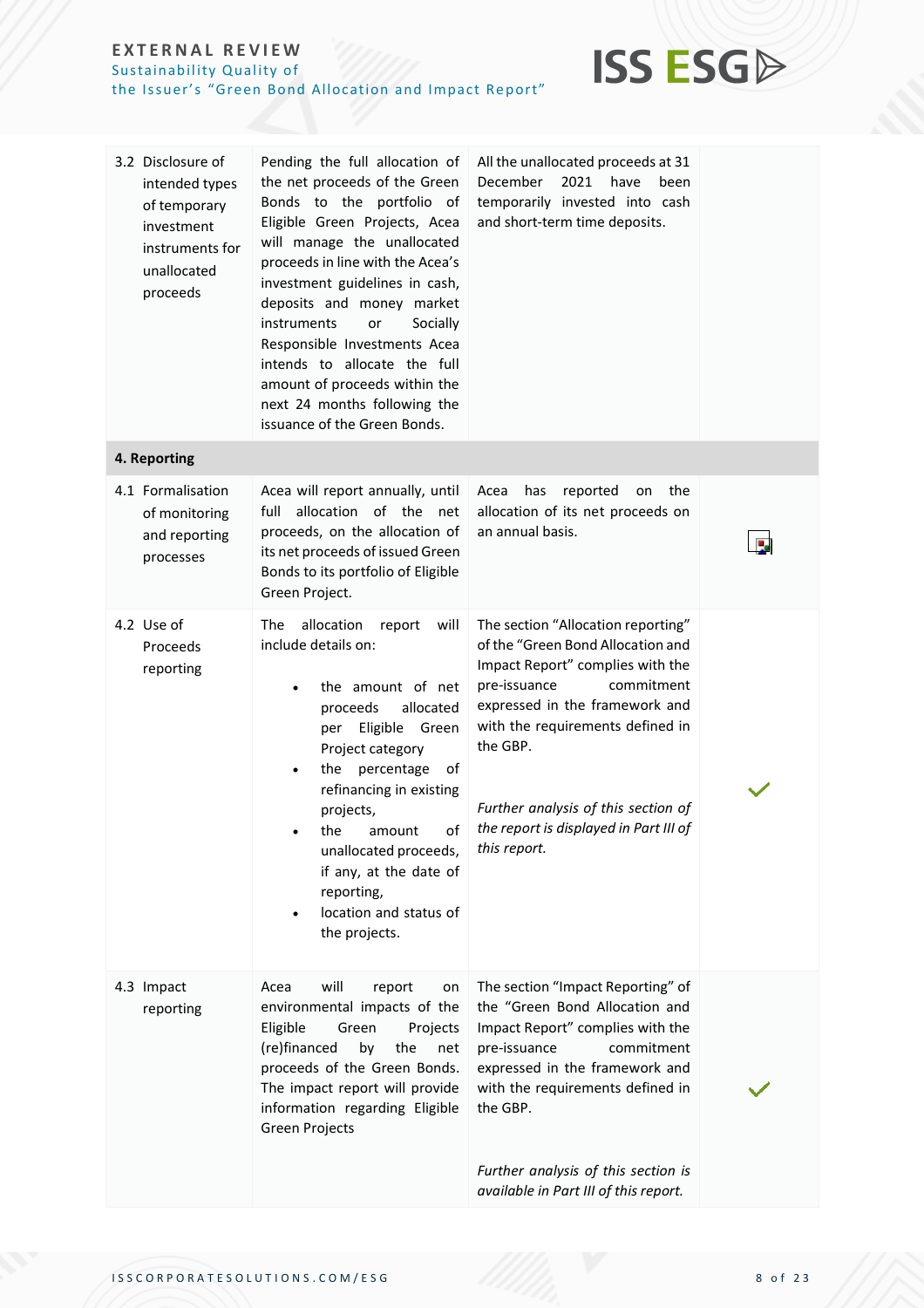

|                                                                         | Additional impact indicators<br>are subject to availability of<br>data and could include:<br>Estimated<br>annual<br>$\bullet$<br>reduction in volume of<br>water<br>losses<br>$(m3/year)$ ,<br>Estimated<br>annual<br>reduction in energy<br>consumption<br>(% or<br>MWh/year)<br>Estimated<br>annual<br>reduction<br><b>GHG</b><br>in.<br>emission<br>(tCO2e/year). |                                                                                              |  |
|-------------------------------------------------------------------------|----------------------------------------------------------------------------------------------------------------------------------------------------------------------------------------------------------------------------------------------------------------------------------------------------------------------------------------------------------------------|----------------------------------------------------------------------------------------------|--|
| 4.4 Means of<br>disclosure:<br>where the<br>information is<br>published | publish<br>commits<br>Acea<br>to<br>annually an allocation report<br>and an impact report. This<br>information will be publicly<br>available on the Acea's website<br>and/or in Acea's non-financial<br>reporting.                                                                                                                                                   | The report is intended to be<br>publicly available.                                          |  |
| 4.5 External<br>review                                                  | A Second Party Opinion (SPO)<br>will<br>be<br>issued<br>by<br>an<br>independent external verifier in<br>order to provide an external<br>verification on Acea's Green<br>Financing Framework.                                                                                                                                                                         | ISS ESG has provided a Second<br>Party Opinion (SPO) on Acea's<br>Green Financing Framework. |  |

*Opinion: ISS ESG finds that the "Green Bond Allocation and Impact Report" meets the general conditions set forth in Acea's Green Financing Framework. Most core components as defined by ICMA have been considered in the Framework and have then been transposed accordingly in the "Green Bond Allocation and Impact Report".*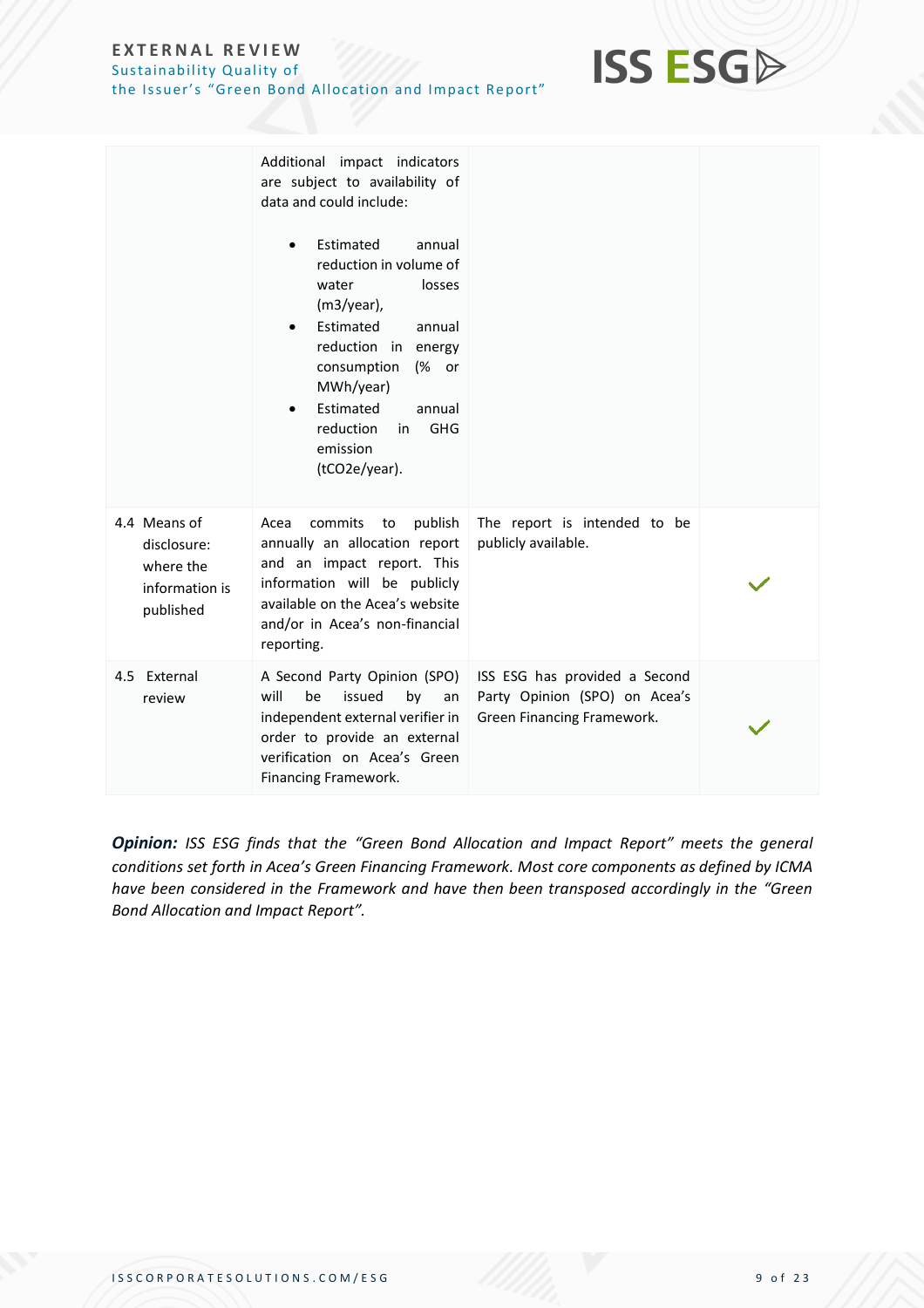

### <span id="page-9-0"></span>**PART II: ASSESSMENT AGAINST THE ICMA HARMONIZED FRAMEWORK FOR IMPACT REPORTING (HFIR)**

Reporting is a core component of the GBP and green bond issuers are required to report on both the use of green bond proceeds, as well as the expected environmental impacts at least on an annual basis. Harmonized Framework for Impact Reporting (HFIR), updated as of June 2021, as administered by International Capital Market Association (ICMA) has been chosen as benchmark for this analysis as it represents the most widely adopted standard.

The table below presents the findings of an ISS ESG assessment of Acea "Green Bond Allocation and Impact Report" against ICMA Harmonized Framework for Impact Reporting (HFIR).

| <b>CORE PRINCIPLES</b>                                                                                                                          |                                                                                                                                                                                                                                                                                                                                                                                                                                                                                                                                                                                                                                                                                                                                                                                                                                                                                                                                                                                                                                                                                |                   |
|-------------------------------------------------------------------------------------------------------------------------------------------------|--------------------------------------------------------------------------------------------------------------------------------------------------------------------------------------------------------------------------------------------------------------------------------------------------------------------------------------------------------------------------------------------------------------------------------------------------------------------------------------------------------------------------------------------------------------------------------------------------------------------------------------------------------------------------------------------------------------------------------------------------------------------------------------------------------------------------------------------------------------------------------------------------------------------------------------------------------------------------------------------------------------------------------------------------------------------------------|-------------------|
| <b>ICMA HFIR</b>                                                                                                                                | "GREEN BOND ALLOCATION AND IMPACT REPORT"                                                                                                                                                                                                                                                                                                                                                                                                                                                                                                                                                                                                                                                                                                                                                                                                                                                                                                                                                                                                                                      | <b>ASSESSMENT</b> |
| Report on both the use of<br>Green bonds proceeds, as<br>well<br>the<br>expected<br>as<br>environmental impacts at<br>least on an annual basis. | Acea has reported on an annual basis. The report will be<br>available on Acea's website.                                                                                                                                                                                                                                                                                                                                                                                                                                                                                                                                                                                                                                                                                                                                                                                                                                                                                                                                                                                       |                   |
| the<br><b>Illustrate</b><br>expected<br>impact made possible as a<br>result of projects to which<br>green bond proceeds have<br>been allocated. | The assessment and measurement of the impacts<br>generated by Acea Green Bonds covered the following<br>areas:<br><b>Water resource protection</b><br><b>Water losses reduction</b><br>% Reduction of water volume lost (over 2019)<br>$\bullet$<br>Flow and pressure meters installed during the<br>$\bullet$<br>year<br>Reclaimed water network during the year<br>$\bullet$<br>Districted water network during the year<br>$\bullet$<br>Interventions to increment the water system resilience<br>and the security of water supply<br>Advancement of the design/authorisation phase<br>$\bullet$<br>of the longer-term interventions "Securing and<br>modernisation of the Peschiera water system"-<br>Sub-project "New Marcio water system, lot #1"<br>Advancement of the design/authorisation phase<br>$\bullet$<br>of the longer-term interventions "Securing and<br>modernisation of the Peschiera water system"-<br>Sub-project "Doubling Siphon VIII - segment<br>Casa Valieria – exit Galleria Ripoli"<br>Advancement of the design/authorisation phase<br>$\bullet$ |                   |
|                                                                                                                                                 | of the longer-term interventions "Securing and                                                                                                                                                                                                                                                                                                                                                                                                                                                                                                                                                                                                                                                                                                                                                                                                                                                                                                                                                                                                                                 |                   |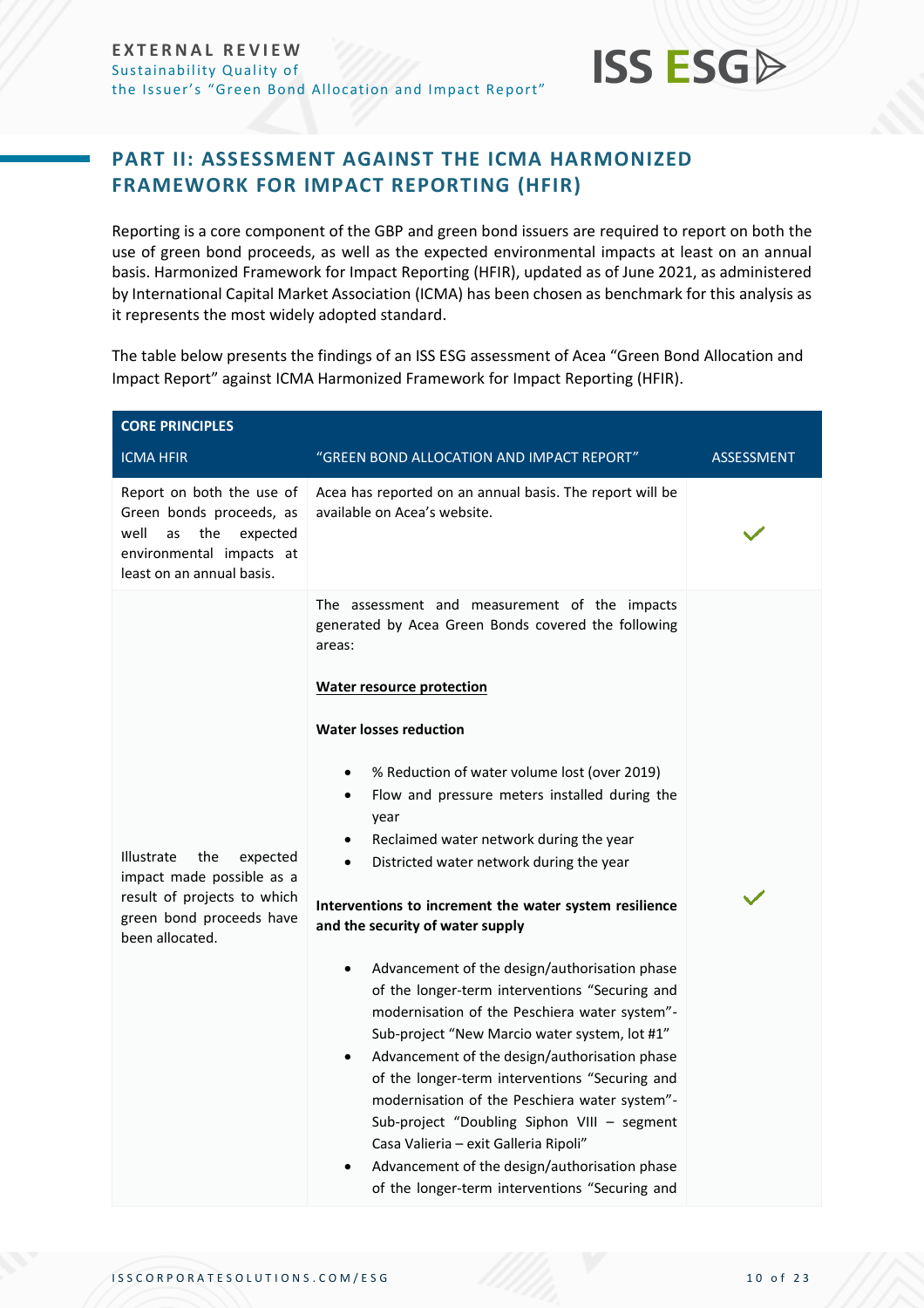#### modernisation of the Peschiera water system" - Sub-project "Monte Castellone conduct – Colle Sant'Angelo (Valmontone)"

**ISS ESG** 

- Advancement of the design/authorisation phase of the longer-term interventions "Securing and modernisation of the Peschiera water system" - Sub-project "Ottavia-Trionfale adducer" Interventions in pipeline/interventions in the ATO2 scope
- Interventions in process/interventions in the ATO2 scope
- Interventions completed/interventions in the ATO2 scope

#### **Resilience of electricity distribution Infrastructure**

**Energy efficiency in the electricity distribution networks' management**

- Saved electricity/Distributed electricity
- Avoided emissions
- TOE saved

**Increased resilience in the electricity distribution network thanks to development, modernisation, connectivity and telematic control interventions**

- Annual % variation of the IRI (intervention Risk Index) = after intervention value/before intervention value)
- Activation/Upgrade of Secondary Cabins' automation and telematic control
- Broadband linked primary cabins/70 primary cabins
- Number of pylons removed
- Recovered soil in highly-biodiverse areas

#### **Clean Transportation and Infrastructure for Low Carbon Transport**

#### **Electric mobility and related services**

- Installed charging column
- Supplied certified electricity through Acea charging columns
- Avoided emissions
- Acea clients using the platform during the year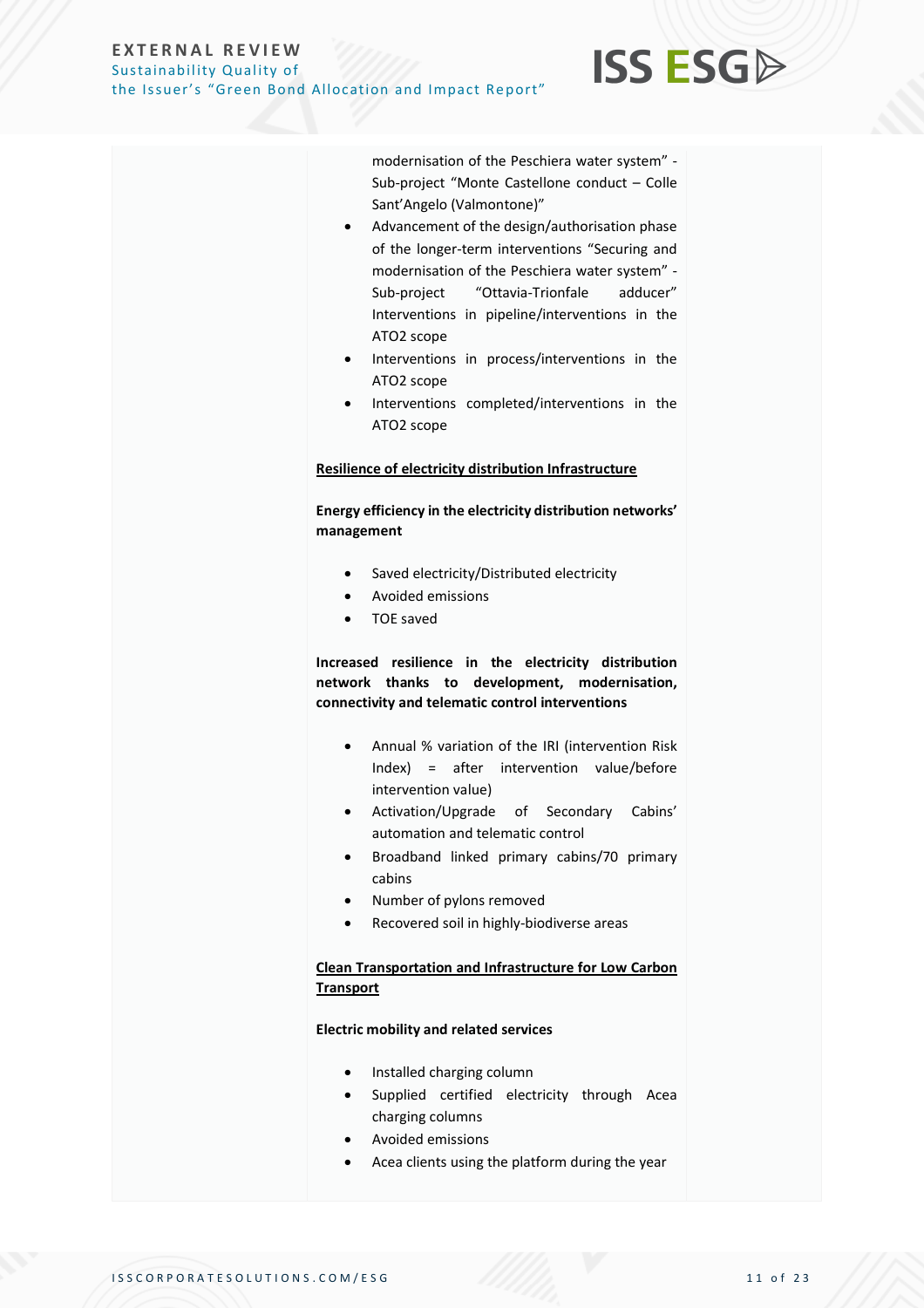

**Environmental impact reduction from the vehicles of the company's fleet**

- Avoided emissions
- Number of electric vehicles from Areti/total number of vehicles from Areti

#### **Smart Meters**

**Substitution of 2G meters in the electricity distribution service**

- Number of 2G meters installed during the year
- Installed 2G smart meters/total meters

#### **Wastewater Treatment**

**Efficiency and modernisation of the purification sector (sludge reduction, centralisation and processing capacity increase, energy efficiency)**

- Sludge reduction
	- o Total sludge (solid and liquid)
	- o Reduction with respect to base year (2019)
- Rationalisation of purifying plants
	- o Percentage increase of the purifying capacity with respect to base year (2019)
	- o Dismissed-centralised plants
	- o AE interested in the centralisation of purifiers,
- Energy efficiency interventions
	- o Avoided emissions thanks to energy savings in the purifying compartment

#### **Anaerobic Digestion of Bio-waste and/or Sewage Sludge**

#### **Biomethane production from purification plants**

- % upgrading intervention advancement upgrading for North and East Rome
- Biomethane introduced in the network
- Avoided emissions

**Production of renewable energy through composting plants**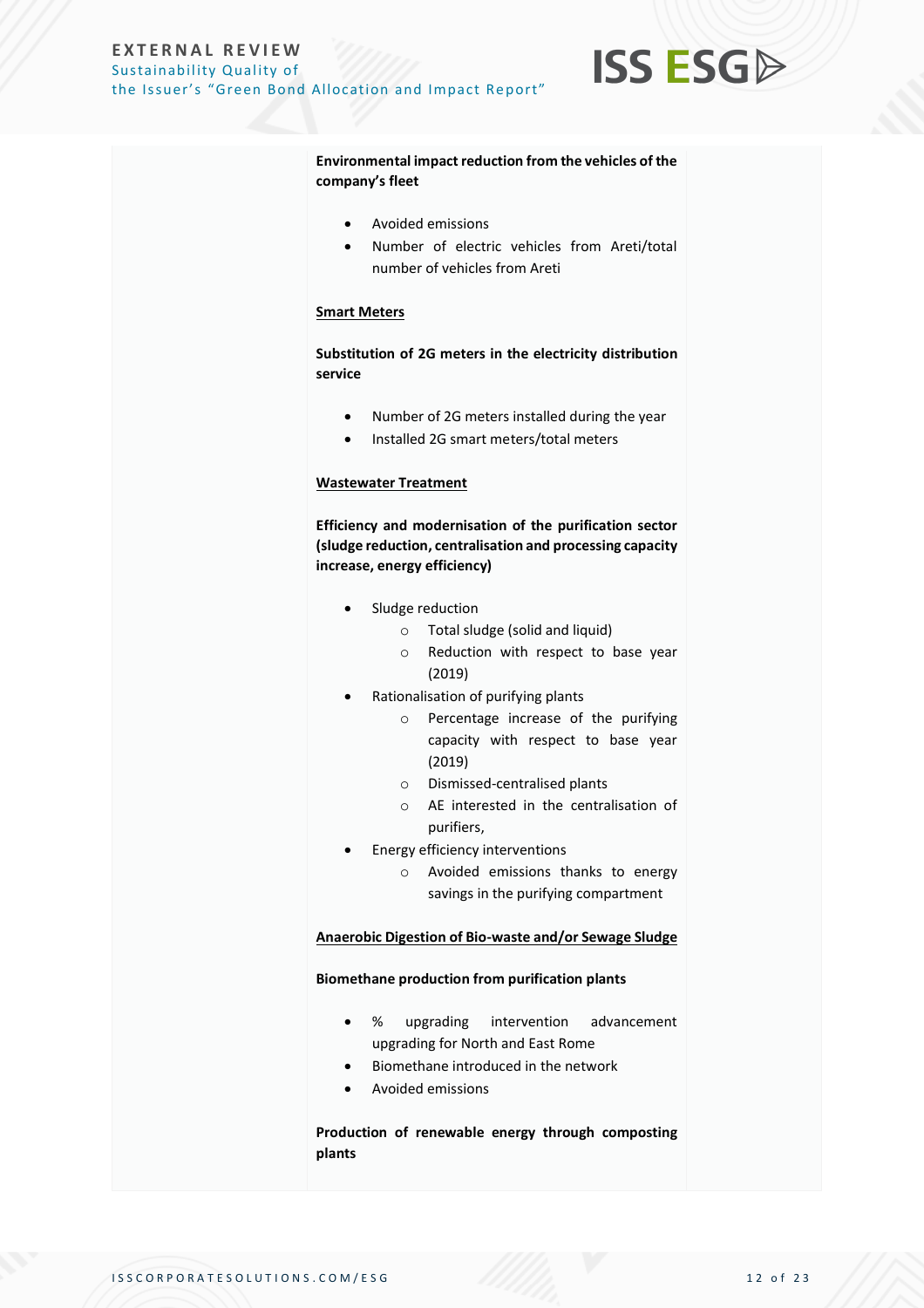

**ISS ESG** 

**RECOMMENDATIONS**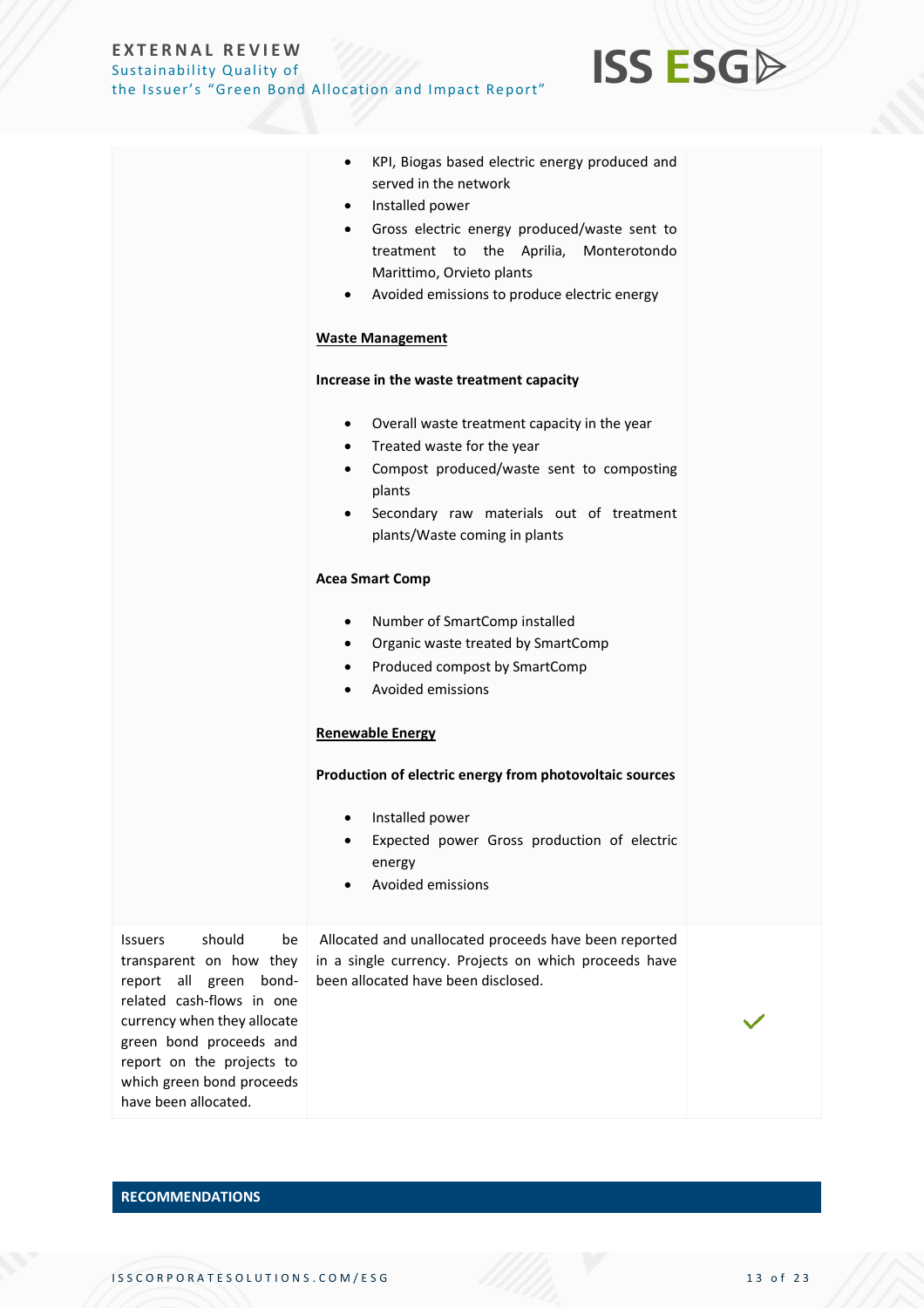#### **E X T E R N A L R E V I E W** Sustainability Quality of

the Issuer's "Green Bond Allocation and Impact Report"

## **ISS ESG**

| <b>ICMA HFIR</b>                                                                                                                                                                                                                  | "GREEN BOND ALLOCATION AND IMPACT REPORT"                                                                                                                                                                                                                                                                                                                            | <b>ASSESMENT</b> |
|-----------------------------------------------------------------------------------------------------------------------------------------------------------------------------------------------------------------------------------|----------------------------------------------------------------------------------------------------------------------------------------------------------------------------------------------------------------------------------------------------------------------------------------------------------------------------------------------------------------------|------------------|
| Define<br>and disclose the<br>period<br>and<br>process for<br>including projects in their<br>report                                                                                                                               | Acea has allocated EUR 485,14 million of the EUR 888,2<br>million raised in two issuances. It will allocate the full<br>amount of use of proceeds from the bonds within 24<br>months of issuance.                                                                                                                                                                    |                  |
| Indicate the total signed<br>amount and the amount of<br>environmental<br>bonds<br>proceeds<br>allocated<br>to<br>eligible disbursements.                                                                                         | Acea has allocated EUR 485,14 million of the EUR 888,2<br>million raised in two issuances.                                                                                                                                                                                                                                                                           |                  |
| place<br>a formal<br>Put in<br>internal process for the<br>of<br>allocation<br>proceeds<br>linked to their lending and<br>investment operations for<br>Projects<br>and<br>Green<br>to<br>report on the allocation of<br>proceeds. | The Issuer followed a transparent process for selection<br>and evaluation of Eligible Green Projects. Projects<br>financed and/or refinanced through the Green Bonds<br>issued under Green Financing Framework were evaluated<br>and selected based on compliance with the Eligibility<br>Criteria as set under paragraph 3.1 Use of Proceed of<br>Acea's Framework. |                  |
| Provide a list of projects to<br>which environmental bonds<br>proceeds<br>have<br>been<br>allocated, or report solely<br>on a portfolio level                                                                                     | The "Green Bond Allocation and Impact Report" includes<br>the total amount of proceeds allocated per eligible<br>project category, type within categories and per<br>geographical breakdown (country, region).                                                                                                                                                       |                  |
| Describe the approach to<br>impact reporting                                                                                                                                                                                      | The issuer identifies the specific eligible projects and<br>clearly defines, for each project, the total project's<br>allocated proceeds and associated impact indicators.                                                                                                                                                                                           |                  |
| Report<br>the<br>estimated<br>lifetime<br>results<br>and/or<br>project economic life (in<br>years)                                                                                                                                | The Issuer has not disclosed this information.                                                                                                                                                                                                                                                                                                                       | O                |
| Ex-post<br>verification<br>of<br>specific projects                                                                                                                                                                                | The Issuer does not sample ex-post verification of specific<br>projects.                                                                                                                                                                                                                                                                                             | N/A              |
| Report on at least a limited<br>number of sector specific<br>core indicators for projects<br>included in their green bond<br>programmes                                                                                           | Acea has reported on sector specific indicators for the<br>projects financed.                                                                                                                                                                                                                                                                                        |                  |
| calculation<br>the<br>of<br>For<br>indicators, where there is no<br>commonly-used<br>single<br>standard, issuers may follow<br>their own methodologies<br>while<br>making<br>these<br>available to investors.                     | Acea's calculation methodology for its impact indicators<br>is broadly in line with what suggested by the HFIR.                                                                                                                                                                                                                                                      |                  |
| Elect,<br>for<br>consistency<br>reasons, to convert units                                                                                                                                                                         | No conversion factor has been included as it was not<br>needed.                                                                                                                                                                                                                                                                                                      | N/A              |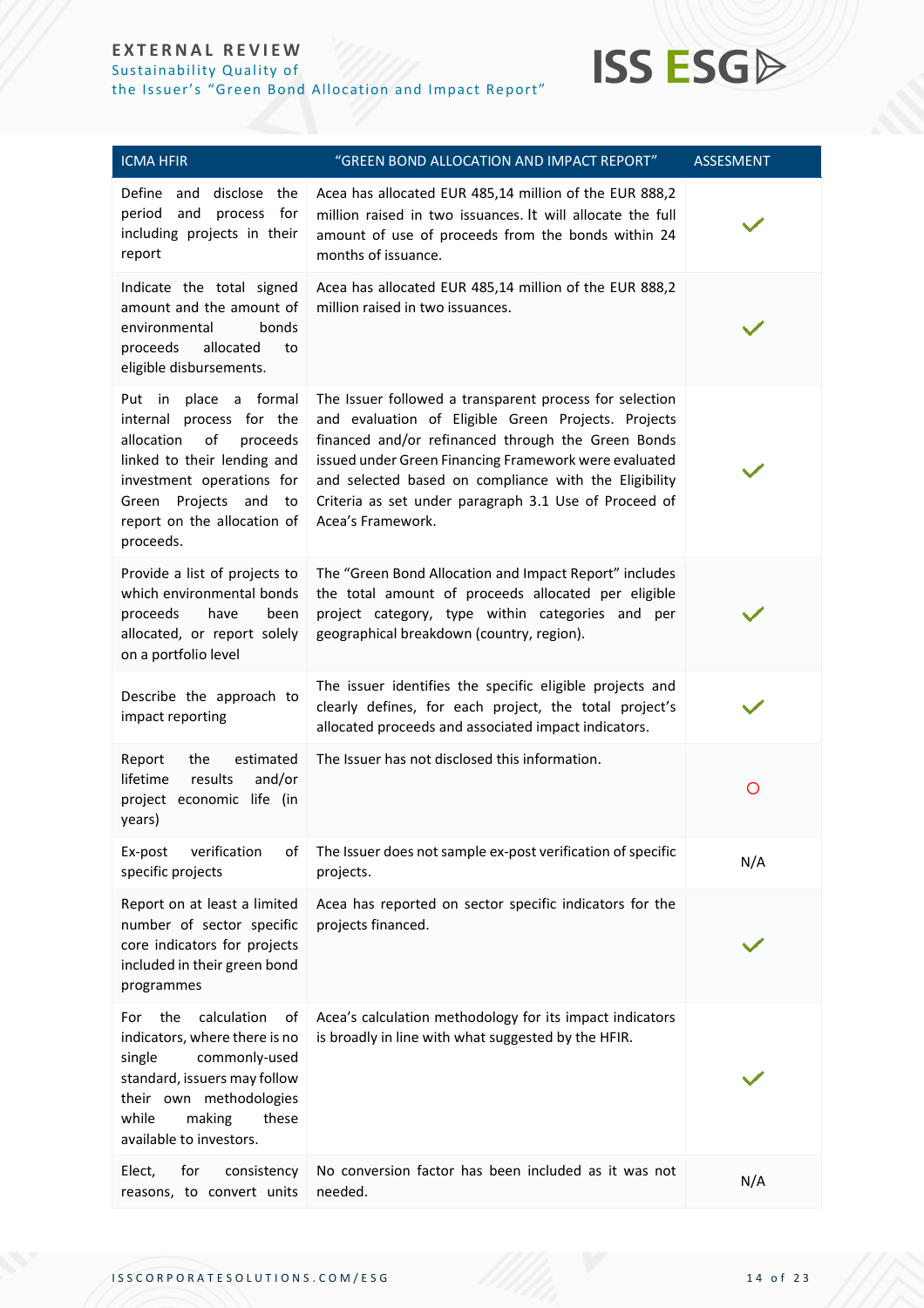

| individual<br>for<br>reported<br>projects. Disclosure on the<br>conversion approach                                                                                                                                                                                            |                                                                                                        |     |
|--------------------------------------------------------------------------------------------------------------------------------------------------------------------------------------------------------------------------------------------------------------------------------|--------------------------------------------------------------------------------------------------------|-----|
| about<br>Be<br>transparent<br>with<br>partial<br>projects<br>eligibility                                                                                                                                                                                                       | No projects with partial eligibility are currently financed<br>by Acea under its Green Bond Framework. | N/A |
| the<br>expected<br>In.<br>case<br>impacts of different project<br>components may not be<br>reported separately, issuers<br>may attribute the results to<br>each component based on<br>their relative share in the<br>related financing, disclosing<br>the attribution approach | The expected impacts of different project components<br>are reported separately.                       | N/A |

*Opinion: ISS ESG finds that Acea follows the ICMA Harmonized Framework for Impact Reporting (HFIR) core principles and key recommendations. The issuer provides transparency on the level of expected reporting as well as on the frequency, scope and duration, aligned with best practices. Acea has reported on an annual basis. The company has defined an extensive list of impact indicators covering all financed projects. Allocated proceeds are reported on a project-by-project basis.*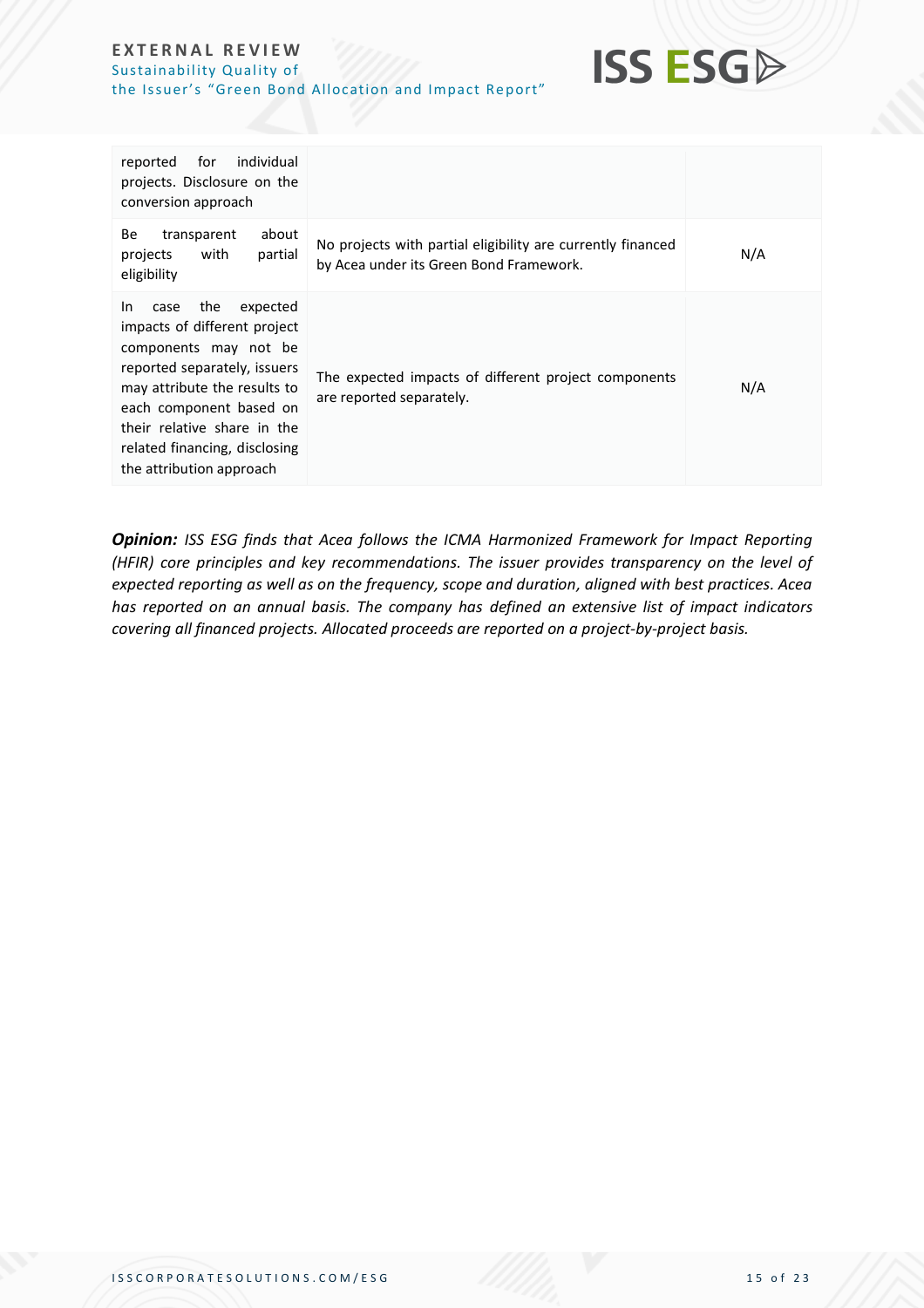

### <span id="page-15-0"></span>**PART III: DISCLOSURE OF PROCEEDS ALLOCATION REPORTING AND SOUNDNESS OF THE IMPACT REPORTING INDICATORS**

*Methodology note: ISS ESG's review does not follow auditing or assurance standards or guidance. ISS ESG does not provide assurance on the information presented in Acea "Green Bond Allocation and Impact Report". ISS ESG solely conducted a review of the Use of Proceeds' allocation and impact reporting against ICMA's Harmonized Framework for Impact Reporting (HFIR core principles and recommendations and criteria outlined in the issuer Framework).*

#### Use of Proceeds Allocation

ISS ESG has relied on the information and the facts disclosed by Acea with respect to the "Green Bond Allocation and Impact Report" and thus cannot be held responsible or liable if any of the conclusions, including details of projects, it has represented in this document are incorrect due to inaccurate or erroneous data provided by Acea. ISS ESG`s procedures included a review of the Use of proceeds' allocation reporting against ICMA Green Bond Principles core recommendations on the level, scope and information to be provided in the allocation reporting, on the basis of the documentation provided by the issuer, which remains the sole liable party for the accuracy of information made available.

Use of proceeds allocation reporting is key to put the impacts into perspective with the number of investments allocated to the respective use of proceeds categories. The Issuer reported on the Use of Proceeds allocation on an annual basis.

#### Proceeds not yet allocated to Eligible Projects

There is also transparency around the amount of unallocated proceeds. Proceeds that have not been allocated have been temporarily invested into cash and short-term time deposits.

#### Proceeds allocated to Eligible Projects

The proceeds' allocation is broken down by eligible type of project. Details on geographies and status are provided. Proceeds allocation has been reported at the portfolio level. The issuer has provided detail about the type of projects included in the portfolio.

ISS ESG finds that the allocation report section of the "Green Bond Allocation and Impact Report" of Acea aligns with good market practices by providing information on:

- The types of projects re-financed
- The total amount of proceeds in million euros (divided per environmental assets)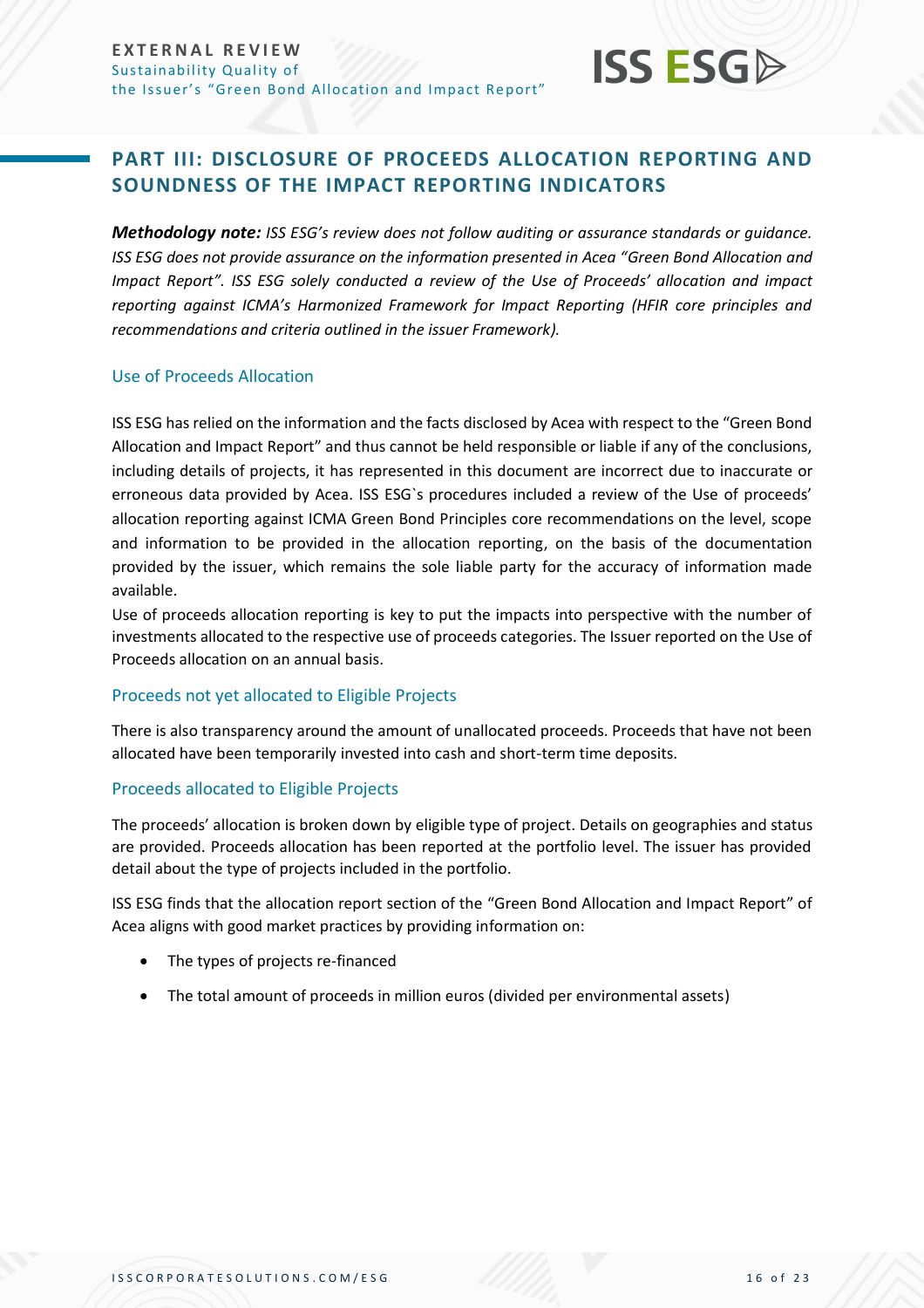

#### Impact Reporting Indicators

ISS ESG finds that the impact indicators used by "Green Bond Allocation and Impact Report" of Acea align with good market practices using ICMA's recommended metrics, either in the HFIR or the WTHFIR. The issuer measures and discloses relevant indicators for each Use of Proceeds category. The table below presents an assessment conducted by ISS ESG referring to key recommendations of the ICMA Harmonised Framework for Impact Reporting or Working Towards a Harmonized Framework for Impact Reporting for Social Bonds.

| <b>ELEMENT</b> | ASSESSMENT                                                                                                                                                 |  |
|----------------|------------------------------------------------------------------------------------------------------------------------------------------------------------|--|
|                | The impact indicators chosen by the issuer for this bond are the<br>following:                                                                             |  |
|                | Water losses reduction:                                                                                                                                    |  |
|                | • % Reduction of water volume lost (over 2019)<br>Reclaimed water network during the year                                                                  |  |
|                | Interventions to increment the water system resilience and the security<br>of water supply:                                                                |  |
|                | Interventions completed/interventions in the ATO2 scope                                                                                                    |  |
|                | Energy efficiency in the electricity distribution networks' management:                                                                                    |  |
|                | Saved electricity/Distributed electricity<br>Avoided emissions<br><b>TOE saved</b>                                                                         |  |
| Relevance      | Increased resilience in the electricity distribution network thanks to<br>development, modernisation, connectivity and telematic control<br>interventions: |  |
|                | Recovered soil in highly-biodiverse areas<br>٠                                                                                                             |  |
|                | Electric mobility and related services:                                                                                                                    |  |
|                | Installed charging column<br>٠<br>Supplied certified electricity through Acea charging columns<br><b>Avoided emissions</b>                                 |  |
|                | Environmental impact reduction from the vehicles of the company's fleet:                                                                                   |  |
|                | Avoided emissions                                                                                                                                          |  |
|                | Efficiency and modernisation of the purification sector (sludge reduction,<br>centralisation and processing capacity increase, energy efficiency):         |  |
|                | Sludge reduction<br>Total sludge (solid and liquid)                                                                                                        |  |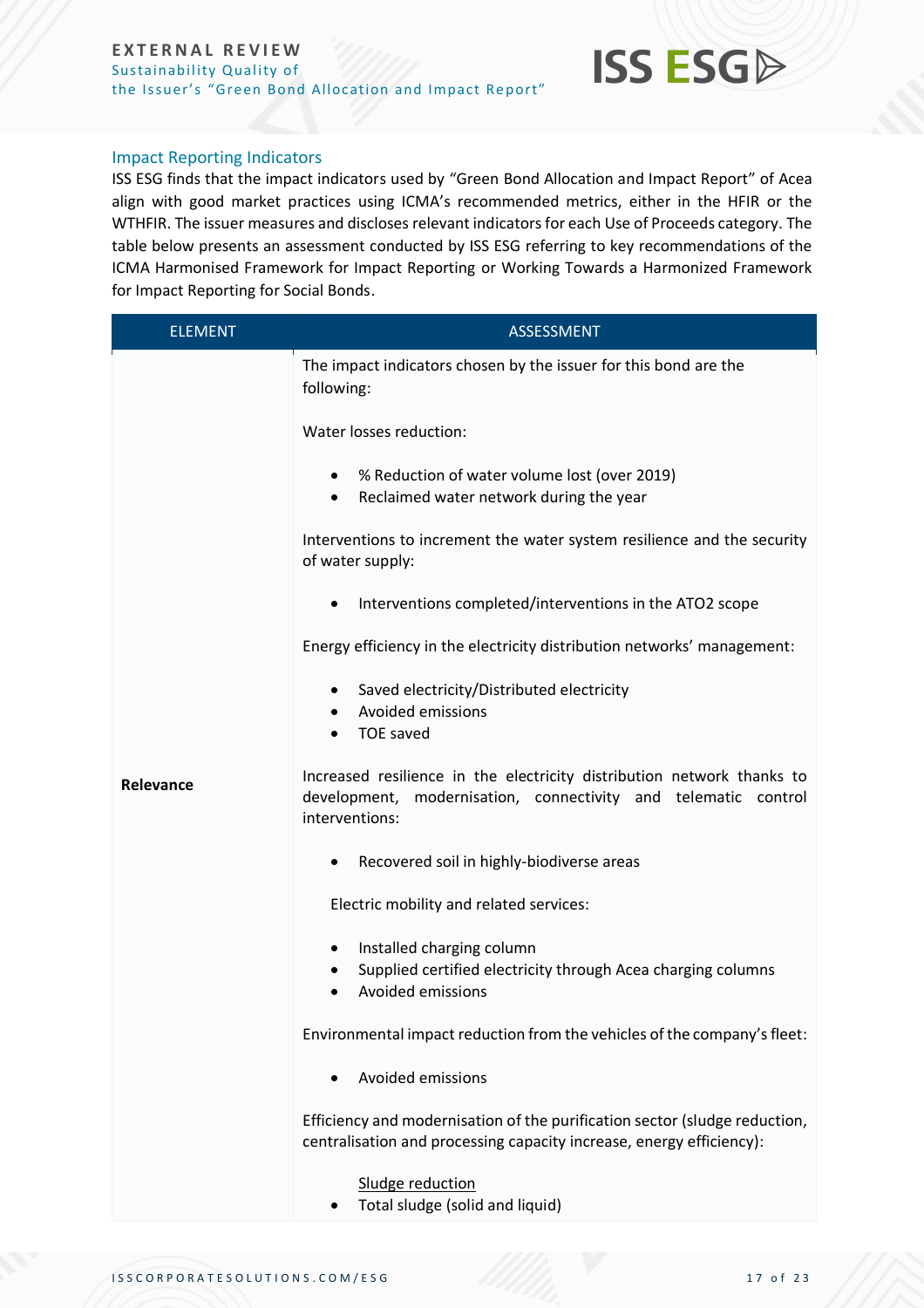

- Reduction with respect to base year (2019) Rationalisation of purifying plants
- Percentage increase of the purifying capacity with respect to base year (2019)
	- Energy efficiency interventions
- Avoided emissions thanks to energy savings in the purifying compartment

Biomethane production from purification plants:

- % upgrading intervention advancement upgrading for North and East Rome
- Biomethane introduced in the network
- Avoided emissions

Production of renewable energy through composting plants:

- Biogas based electric energy produced and served in the network
- Installed power
- Gross electric energy produced/waste sent to treatment to the Aprilia, Monterotondo Marittimo, Orvieto plants
- Avoided emissions to produce electric energy

Increase in the waste treatment capacity:

- Overall waste treatment capacity in the year
- Treated waste for the year
- Compost produced/waste sent to composting plants
- Secondary raw materials out of treatment plants/Waste coming in plants

Acea Smart Comp:

- Organic waste treated by SmartComp
- Produced compost by SmartComp
- Avoided emissions

Production of electric energy from photovoltaic sources:

- Installed power
- Expected power Gross production of electric energy
- Avoided emissions

These indicators are qualitative and material to the Use of Proceeds categories financed through this bond and draw from the Suggested Impact Reporting metrics for Green Building Projects by the ICMA Harmonized Framework for Impact Report for Environmental and Social Bonds. Some indicators were designed by the issuer to capture the specificity of their projects. This aligns with best market practices.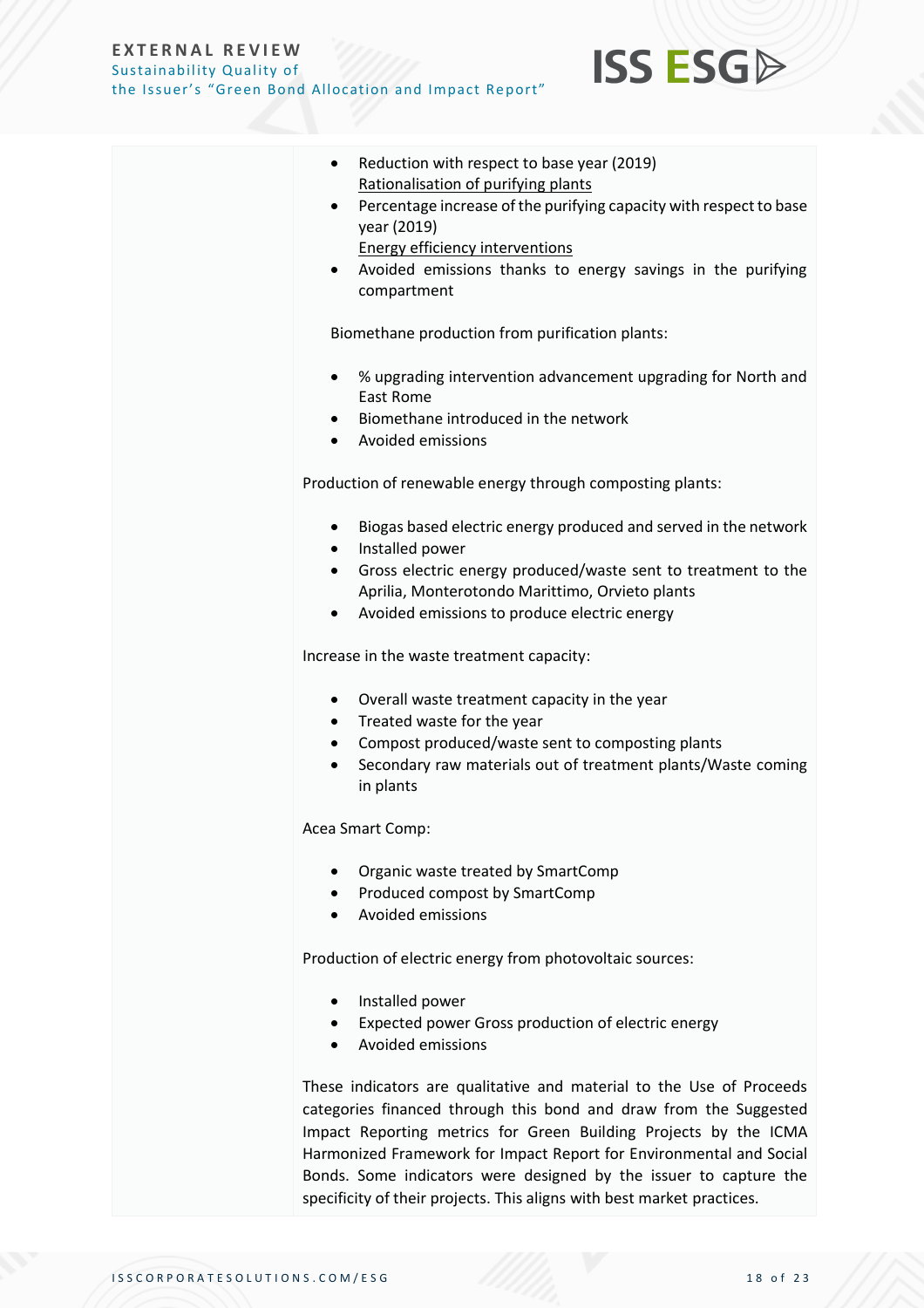

**ISS ESG** 

#### High-level mapping of the impact indicators with the UN Sustainable Development Goals

Based on the project categories financed and refinanced by the bonds as disclosed in the issuer's "Green Bond Allocation and Impact Report", the impact indicator(s) adopted by Acea for its Green Bonds can be mapped to the following SDGs, according to the ICMA "A High -Level Mapping to the Sustainable Development Goals"<sup>4</sup>.

| <b>IMPACT INDICATORS</b>                                                                                                                                               | <b>SUSTAINABLE DEVELOPMENT GOALS</b> |
|------------------------------------------------------------------------------------------------------------------------------------------------------------------------|--------------------------------------|
| Water losses reduction:<br>% Reduction of water volume lost (over<br>$\bullet$<br>2019)<br>Reclaimed water network during the<br>$\bullet$<br>year                     | <b>CLEAN WATER</b>                   |
| Interventions to increment the water system<br>resilience and the security of water supply:<br>Interventions completed/interventions<br>$\bullet$<br>in the ATO2 scope | <b>CLEAN WATER</b><br>AND SANITATION |
| Energy efficiency in the electricity distribution<br>networks' management:<br>Saved electricity/Distributed electricity<br>Avoided emissions<br><b>TOE saved</b>       | AFFORDABLE AND<br>13 GLIMATE         |

<sup>4</sup> [https://www.icmagroup.org/assets/documents/Regulatory/Green-Bonds/June-2020/Mapping-SDGs-to-Green-Social-and-Sustainability-](https://www.icmagroup.org/assets/documents/Regulatory/Green-Bonds/June-2020/Mapping-SDGs-to-Green-Social-and-Sustainability-Bonds-2020-June-2020-090620.pdf)[Bonds-2020-June-2020-090620.pdf](https://www.icmagroup.org/assets/documents/Regulatory/Green-Bonds/June-2020/Mapping-SDGs-to-Green-Social-and-Sustainability-Bonds-2020-June-2020-090620.pdf)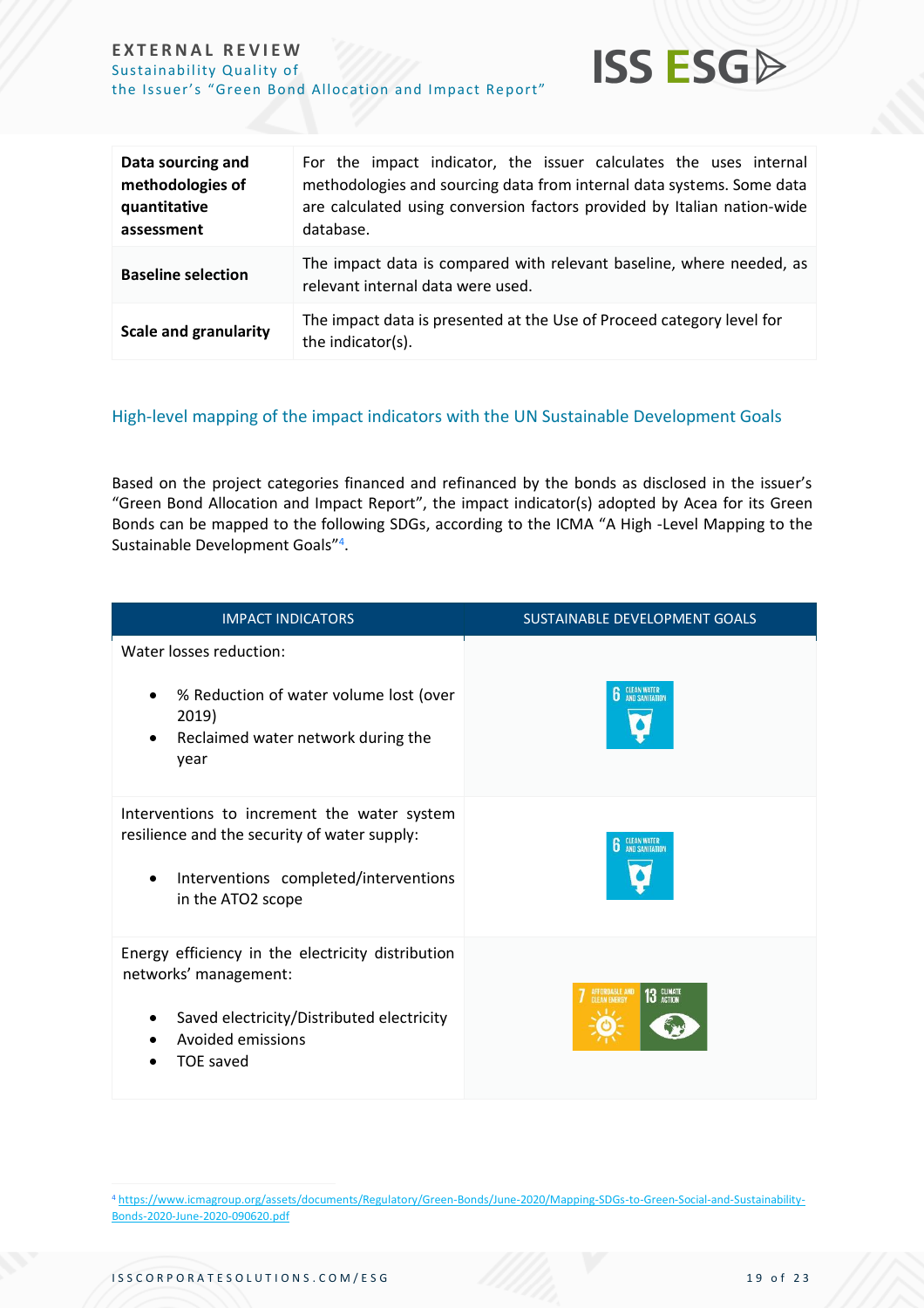

Increased resilience in the electricity distribution network thanks to development, modernisation, connectivity and telematic control interventions:

• Recovered soil in highly-biodiverse areas

Electric mobility and related services:

- Installed charging column
- Supplied certified electricity through Acea charging columns
- Avoided emissions

Environmental impact reduction from the vehicles of the company's fleet:

• Avoided emissions

Efficiency and modernisation of the purification sector (sludge reduction, centralisation and processing capacity increase, energy efficiency):

Sludge reduction

- Total sludge (solid and liquid)
- Reduction with respect to base year (2019)
	- Rationalisation of purifying plants
- Percentage increase of the purifying capacity with respect to base year (2019)

Efficiency and modernisation of the purification sector (sludge reduction, centralisation and processing capacity increase, energy efficiency):

#### Energy efficiency interventions

• Avoided emissions thanks to energy savings in the purifying compartment

Biomethane production from purification plants:

- % upgrading intervention advancement upgrading for North and East Rome
- Biomethane introduced in the network



 $15$  ON LAND







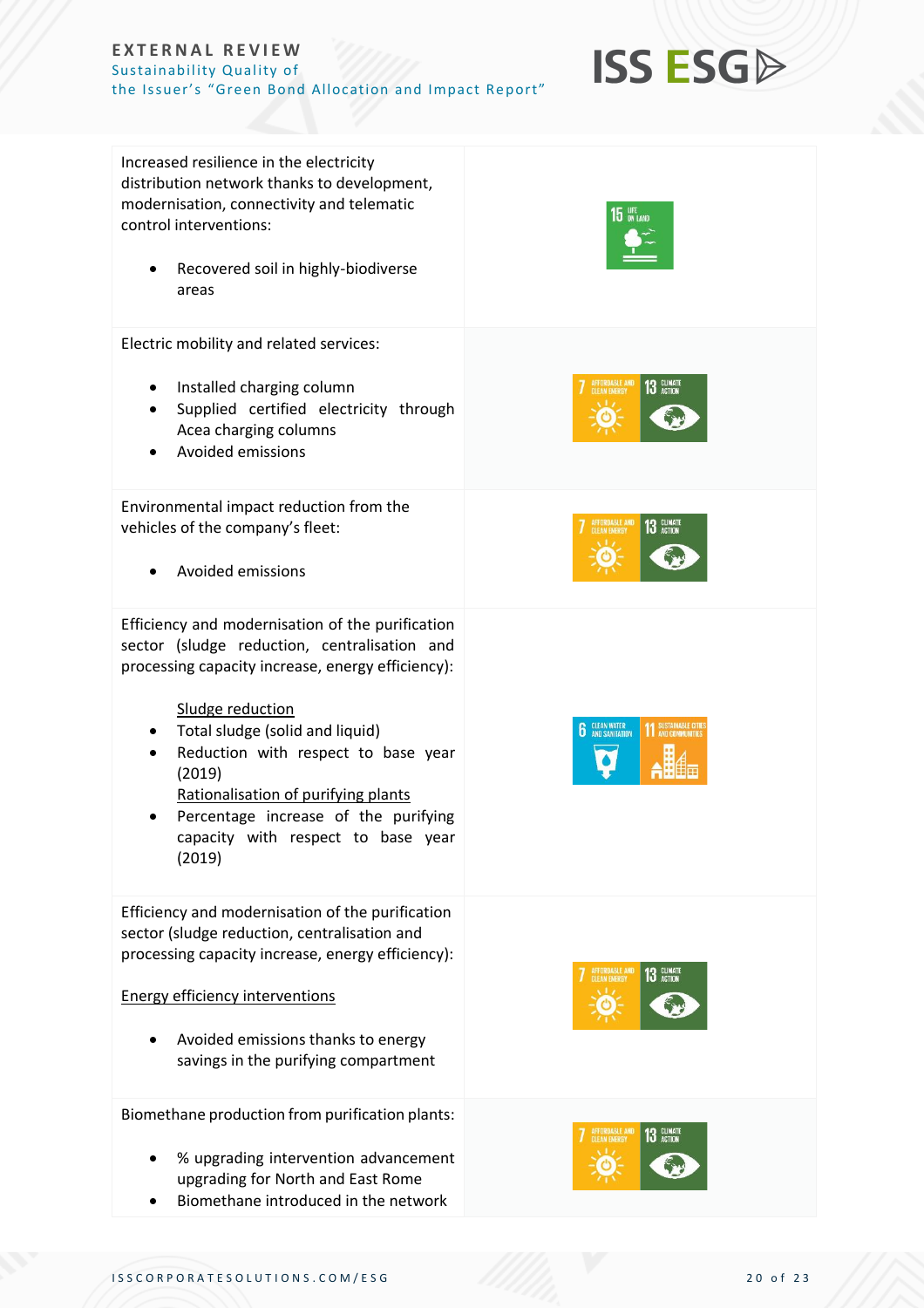

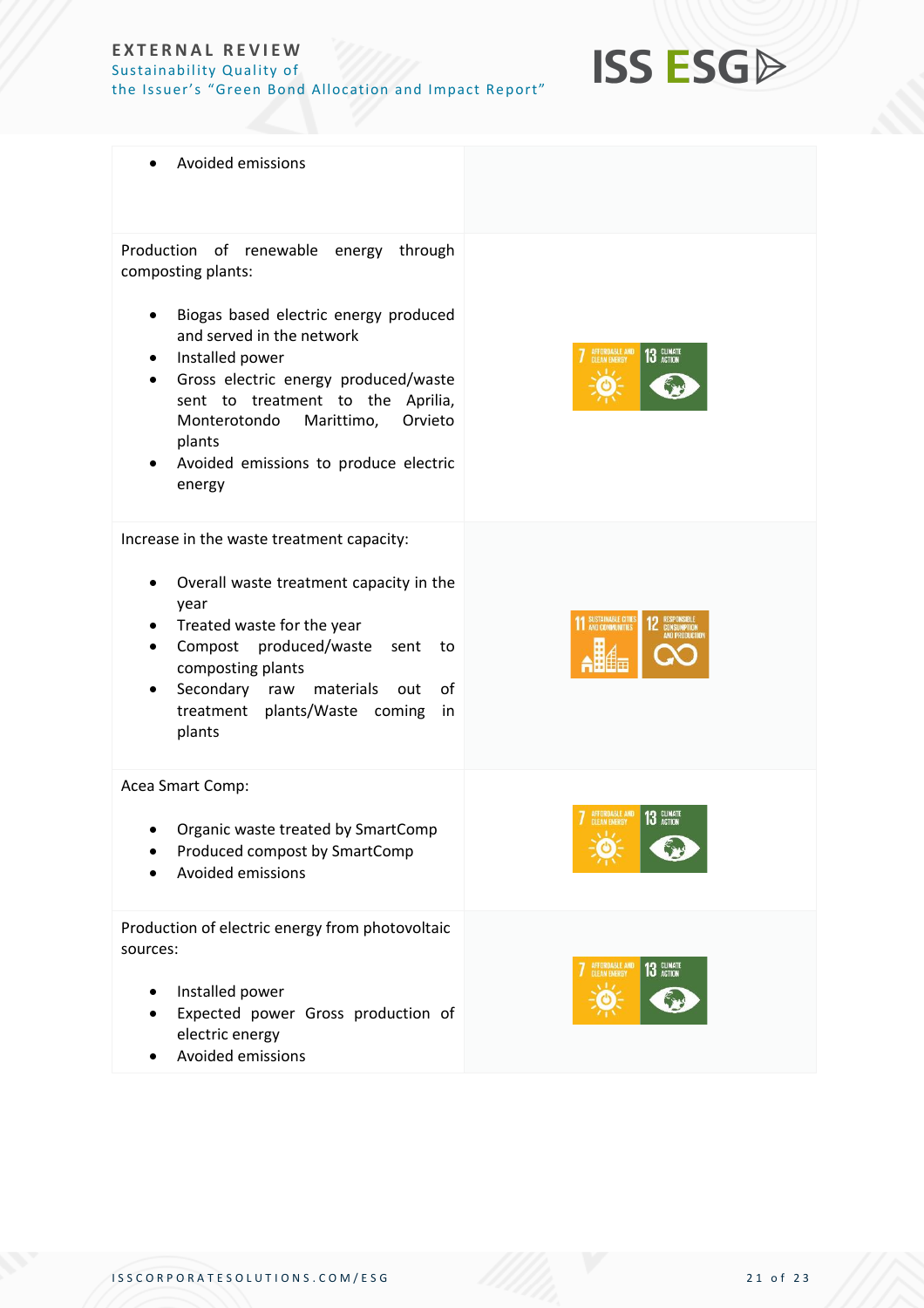## **ISS ESG**

#### DISCLAIMER

- 1. Validity of the External Review: As long as no material changes are undertaken by the issuer to its "Green Bond Allocation and Impact Report" as of 09.02.2022
- 2. ISS ESG uses a proprietary methodology to assess the post-issuance reports. In doing so, we adhere to the highest quality standards which are customary in responsibility research worldwide. In addition, we create External Reviews on bonds based on data from the issuer.
- 3. We would, however, point out that we do not warrant that the information presented in this External Review is complete, accurate or up to date. Any liability on the part of ISS ESG in connection with the use of this External Review, the information provided in them and the use thereof shall be excluded. In particular, we point out that the verification of the compliance with the selection criteria is based solely on random samples and documents submitted by the issuer.
- 4. All statements of opinion and value judgements given by us do not in any way constitute purchase or investment recommendations. In particular, the External Review is no assessment of the economic profitability and credit worthiness of a bond but refers exclusively to the social and environmental criteria mentioned above.
- 5. We would point out that this External Review, certain images, text and graphics contained therein, and the layout and company logo of ISS ESG are the property of ISS and are protected under copyright and trademark law. Any use of such ISS property shall require the express prior written consent of ISS. Use shall be deemed to refer in particular to the copying or duplication of the External Review wholly or in part, the distribution of the External Review, either free of charge or against payment, or the exploitation of this External Review in any other conceivable manner.

The issuer that is the subject of this report may have purchased self-assessment tools and publications from ISS Corporate Solutions, Inc. ("ICS"), a wholly-owned subsidiary of ISS, or ICS may have provided advisory or analytical services to the issuer. No employee of ICS played a role in the preparation of this report. If you are an ISS institutional client, you may inquire about any issuer's use of products and services from ICS by emailing [disclosure@issgovernance.com.](mailto:disclosure@issgovernance.com)

This report has not been submitted to, nor received approval from, the United States Securities and Exchange Commission or any other regulatory body. While ISS exercised due care in compiling this report, it makes no warranty, express or implied, regarding the accuracy, completeness or usefulness of this information and assumes no liability with respect to the consequences of relying on this information for investment or other purposes. In particular, the research and scores provided are not intended to constitute an offer, solicitation or advice to buy or sell securities nor are they intended to solicit votes or proxies.

Deutsche Börse AG ("DB") owns an approximate 80% stake in ISS HoldCo Inc., the holding company which wholly owns ISS. The remainder of ISS HoldCo Inc. is held by a combination of Genstar Capital ("Genstar") and ISS management. ISS has formally adopted policies on non-interference and potential conflicts of interest related to DB, Genstar, and the board of directors of ISS HoldCo Inc. These policies are intended to establish appropriate standards and procedures to protect the integrity and independence of the research, recommendations, ratings and other analytical offerings produced by ISS and to safeguard the reputations of ISS and its owners. Further information regarding these policies are available at [https://www.issgovernance.com/compliance/due-diligence-materials.](https://www.issgovernance.com/compliance/due-diligence-materials)

© 2022 | Institutional Shareholder Services and/or its affiliates